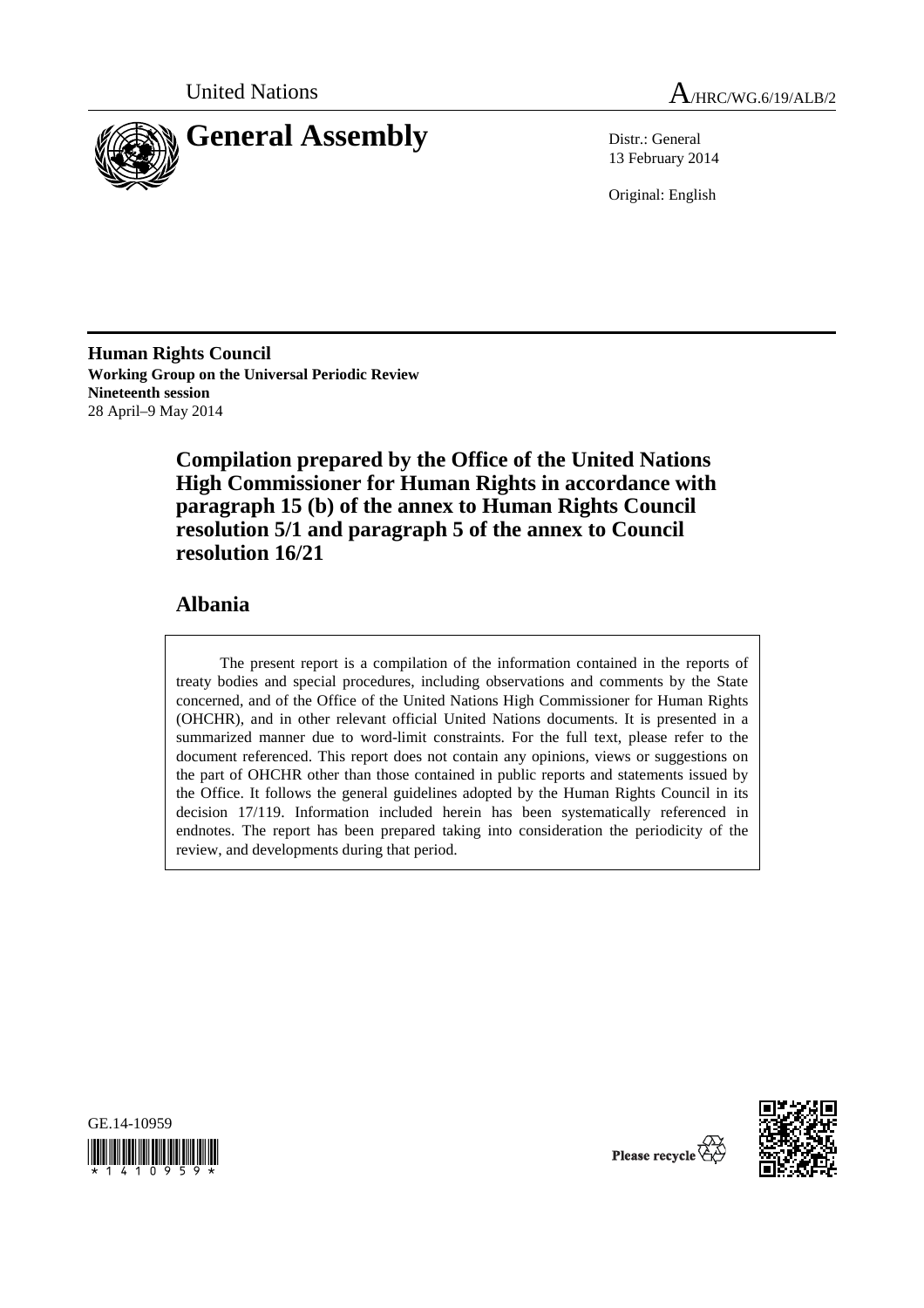# **I. Background and framework**

# **A. Scope of international obligations**<sup>1</sup>

**International human rights treaties**<sup>2</sup>

|                                                        | Status during previous cycle | Action after review       | Not ratified/not accepted |
|--------------------------------------------------------|------------------------------|---------------------------|---------------------------|
| Ratification,<br>accession or<br>succession            | <b>ICERD</b> (1994)          | CRPD (2013)               |                           |
|                                                        | <b>ICESCR (1991)</b>         |                           |                           |
|                                                        | <b>ICCPR (1991)</b>          |                           |                           |
|                                                        | ICCPR-OP 2 (2007)            |                           |                           |
|                                                        | CEDAW (1994)                 |                           |                           |
|                                                        | CAT (1994)                   |                           |                           |
|                                                        | OP-CAT (2003)                |                           |                           |
|                                                        | CRC (1992)                   |                           |                           |
|                                                        | OP-CRC-AC (2008)             |                           |                           |
|                                                        | OP-CRC-SC (2008)             |                           |                           |
|                                                        | <b>ICRMW</b> (2007)          |                           |                           |
|                                                        | CPED (2007)                  |                           |                           |
| Reservations,<br>declarations and/or<br>understandings |                              |                           |                           |
| Complaint                                              | ICCPR-OP 1 (2007)            | OP-CRC-IC,                | ICERD, art. 14            |
| procedures, inquiry<br>and urgent action <sup>3</sup>  | OP-CEDAW (2003)              | arts. 12 and 13<br>(2013) | OP-ICESCR                 |
|                                                        | CAT, art. 20 (1994)          |                           | ICCPR, art. 41            |
|                                                        | CPED, arts. 31 and 32 (2007) |                           | CAT, arts. 21 and 22      |
|                                                        |                              |                           | ICRMW,<br>arts. 76 and 77 |
|                                                        |                              |                           | OP-CRPD                   |

<sup>1.</sup> Albania was encouraged to ratify OP-ICESCR<sup>4</sup> and OP-CRPD.<sup>5</sup> It was also recommended that Albania ratify ILO Convention No. 189<sup>6</sup> and consider ratifying the ILO Conventions No. 2 on Unemployment, No. 117 on Social Policy and No. 118 on Equality of Treatment.<sup>7</sup>

<sup>2.</sup> Treaty bodies encouraged Albania to make the optional declaration provided for in article 14 of ICERD;<sup>8</sup> to make the declarations provided for in articles 76 and 77 of ICRMW;<sup>9</sup> to accept the amendment to article 20, paragraph 1, of CEDAW;<sup>10</sup> and to make the declarations under articles 21 and 22 of CAT.11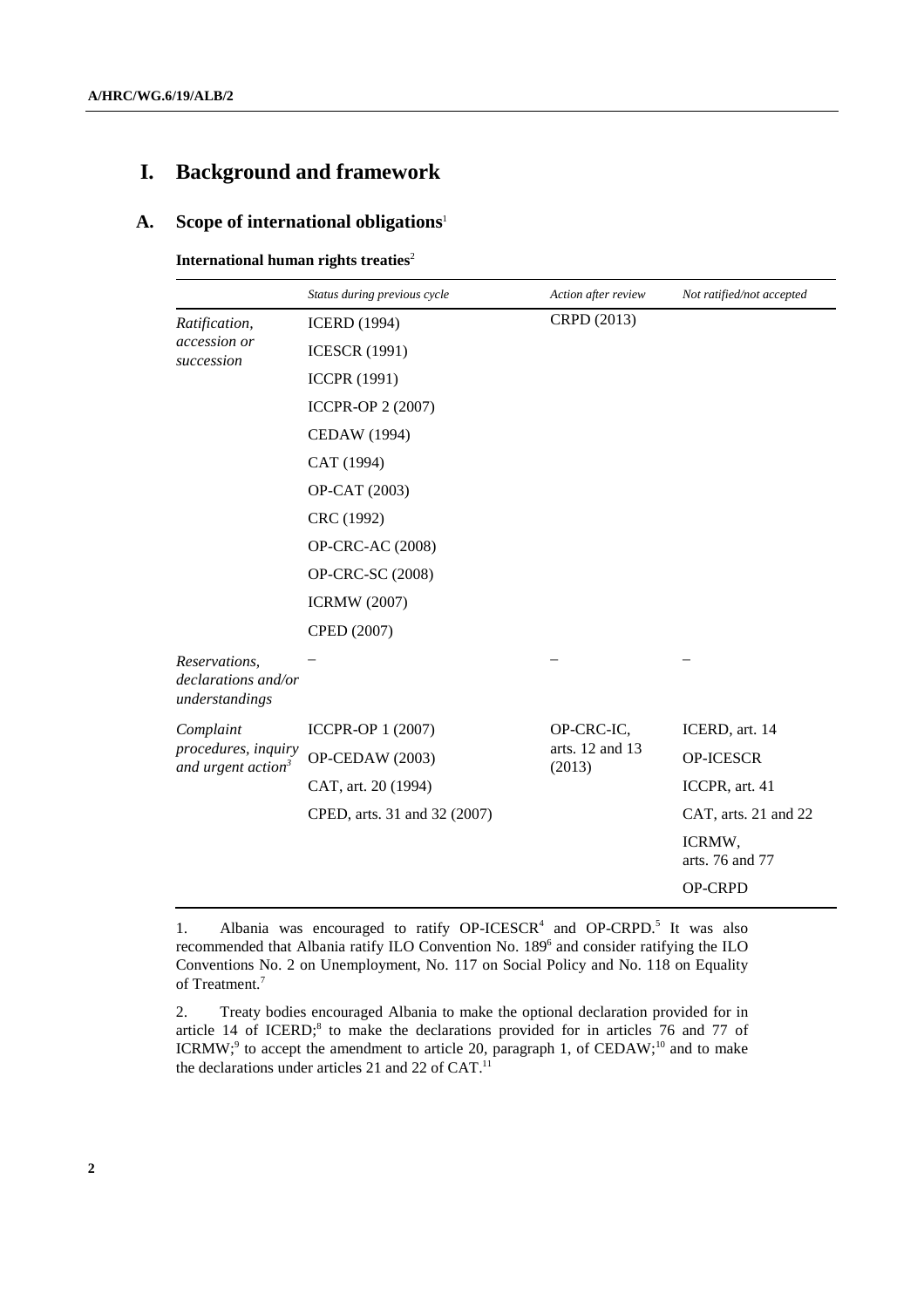|                                             | Status during previous cycle                                                              | Action after review | Not ratified                                      |
|---------------------------------------------|-------------------------------------------------------------------------------------------|---------------------|---------------------------------------------------|
| Ratification,<br>accession or<br>succession | Convention on the Prevention and<br>Punishment of the Crime of<br>Genocide                |                     | <b>ILO</b> Conventions<br>Nos. 169 and $189^{16}$ |
|                                             | Rome Statute of the International<br>Criminal Court                                       |                     |                                                   |
|                                             | Palermo Protocol <sup>12</sup>                                                            |                     |                                                   |
|                                             | Conventions on refugees and<br>stateless persons <sup>13</sup>                            |                     |                                                   |
|                                             | Geneva Conventions of 12 August<br>1949 and Additional Protocols<br>thereto <sup>14</sup> |                     |                                                   |
|                                             | ILO fundamental conventions $15$                                                          |                     |                                                   |
|                                             | <b>UNESCO</b> Convention against<br>Discrimination in Education                           |                     |                                                   |

#### **Other main relevant international instruments**

#### **B. Constitutional and legislative framework**

3. The Committee on the Rights of the Child (CRC) urged Albania to clarify the definition of a child and review legislation to ensure that all children up to 18 years of age received the protection they needed as provided for in CRC.<sup>17</sup>

## **C. Institutional and human rights infrastructure and policy measures**

#### **Status of national human rights institutions**<sup>18</sup>

| National human rights institution                   | Status during previous cycle | Status during present cycle <sup>19</sup> |
|-----------------------------------------------------|------------------------------|-------------------------------------------|
| The People's Advocate of the<br>Republic of Albania | A(2004)                      | A(2004)                                   |

4. The Human Rights Committee (HR Committee) was concerned at the limited resources allocated to the Ombudsman (People's Advocate) Office and the limited followup to, and implementation of, the Ombudsman's recommendations. It urged Albania to provide the Ombudsman's Office with the necessary resources to implement its mandate independently in line with the Paris Principles; and to respond to the Ombudsman's recommendations.20

5. Several treaty bodies noted the establishment, in 2010, of the Office of the Commissioner for Protection against Discrimination, an independent body for the promotion of equality.21 However, the Special Rapporteur on the human rights of migrants remained concerned at its limited resources.22 The HR Committee and the Committee on Economic, Social and Cultural Rights (CESCR) were concerned at the lack of a clear division of work and roles between the People's Advocate and the Commissioner for Protection against Discrimination.<sup>23</sup>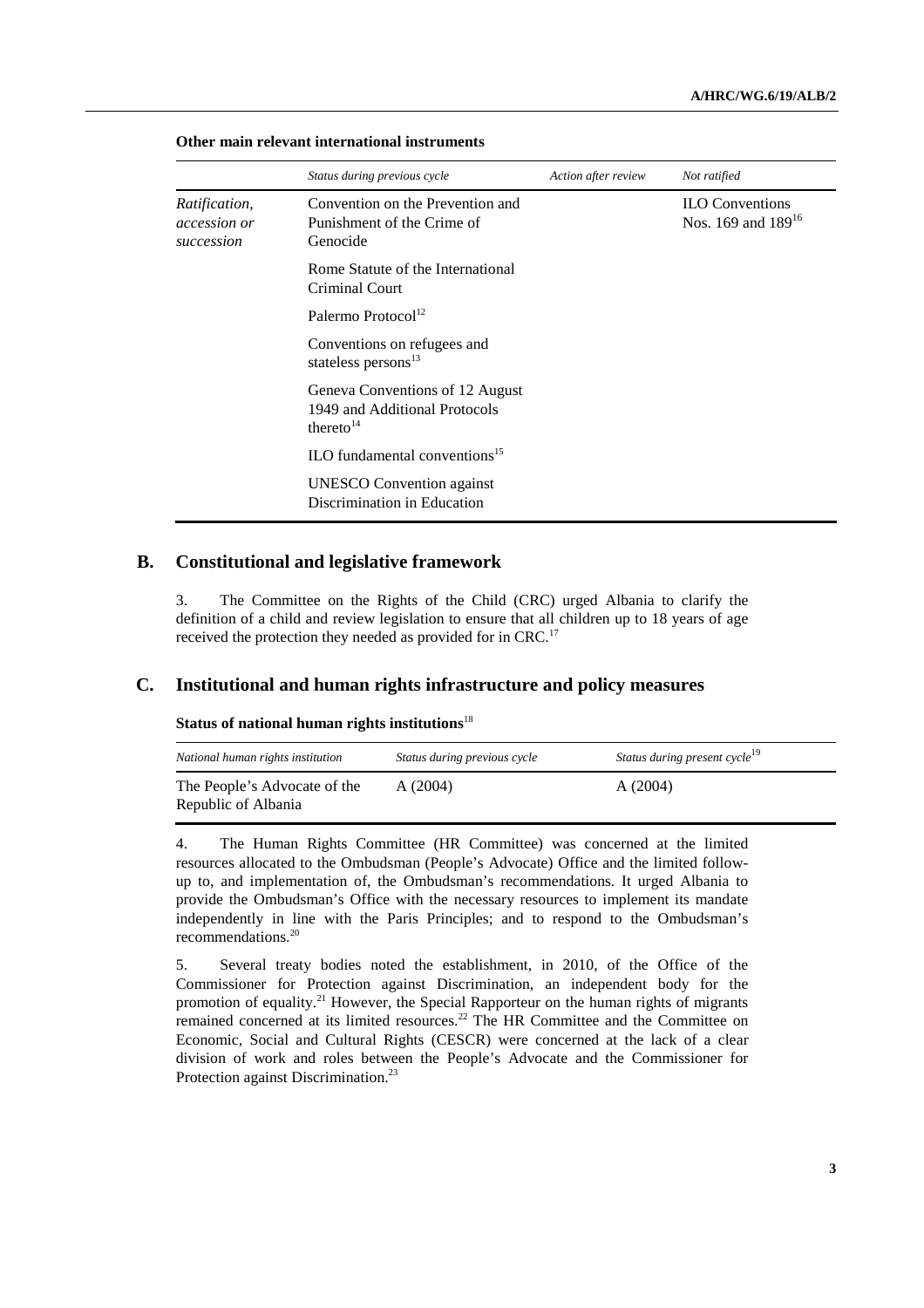# **II. Cooperation with human rights mechanisms**

# **A.** Cooperation with treaty bodies<sup>24</sup>

# **1. Reporting status**

| Treaty body         | Concluding<br>observations included<br>in previous review | Latest report<br>previous review observations                                 | submitted since Latest concluding | Reporting status                         |
|---------------------|-----------------------------------------------------------|-------------------------------------------------------------------------------|-----------------------------------|------------------------------------------|
| <b>CERD</b>         | August 2003                                               | 2010                                                                          | September<br>2011                 | Ninth to eleventh reports due in<br>2015 |
| <b>CESCR</b>        | November 2006                                             | 2010                                                                          |                                   | November 2013 Fourth report due in 2018  |
| <b>HR</b> Committee | November 2004                                             | 2011                                                                          | <b>July 2013</b>                  | Third report due in 2018                 |
| <b>CEDAW</b>        | January 2003                                              | 2008                                                                          | <b>July 2010</b>                  | Fourth report due in 2014                |
| <b>CAT</b>          | May 2005                                                  | 2009                                                                          | May 2012                          | Third report due in 2016                 |
| <b>CRC</b>          | January 2005                                              | 2009 (on<br>CRC)<br>and 2010<br>$($ on OP-<br>CRC-AC<br>and<br>OP-CRC-<br>SC) | October 2012                      | Fifth to sixth reports due in 2017       |
| <b>CMW</b>          |                                                           | 2009                                                                          |                                   | December 2010 Second report due in 2015  |
| <b>CRPD</b>         |                                                           |                                                                               |                                   | Initial report due in 2015               |
| <b>CED</b>          |                                                           |                                                                               |                                   | Initial report overdue since 2012        |

# **2. Responses to specific follow-up requests by treaty bodies**

*Concluding observations* 

| Treaty body         | Due in | Subject matter                                                                                                                                     | Submitted in                |
|---------------------|--------|----------------------------------------------------------------------------------------------------------------------------------------------------|-----------------------------|
| <b>CERD</b>         | 2012   | Lack of disaggregated data; distinction between<br>national minorities and linguistic minorities;<br>and personal documents for Roma <sup>25</sup> |                             |
| <b>HR</b> Committee | 2014   | Investigations into human rights violations<br>during the January 2011 demonstrations and<br>detention of asylum seekers <sup>26</sup>             |                             |
| <b>CEDAW</b>        | 2012   | Violence against women; and women's access<br>to health care $^{27}$                                                                               | Reminder sent <sup>28</sup> |
| CAT                 | 2013   | Legal safeguards for detainees; investigations<br>of torture; victims' compensation; and data<br>collection $^{29}$                                | Reminder sent $30$          |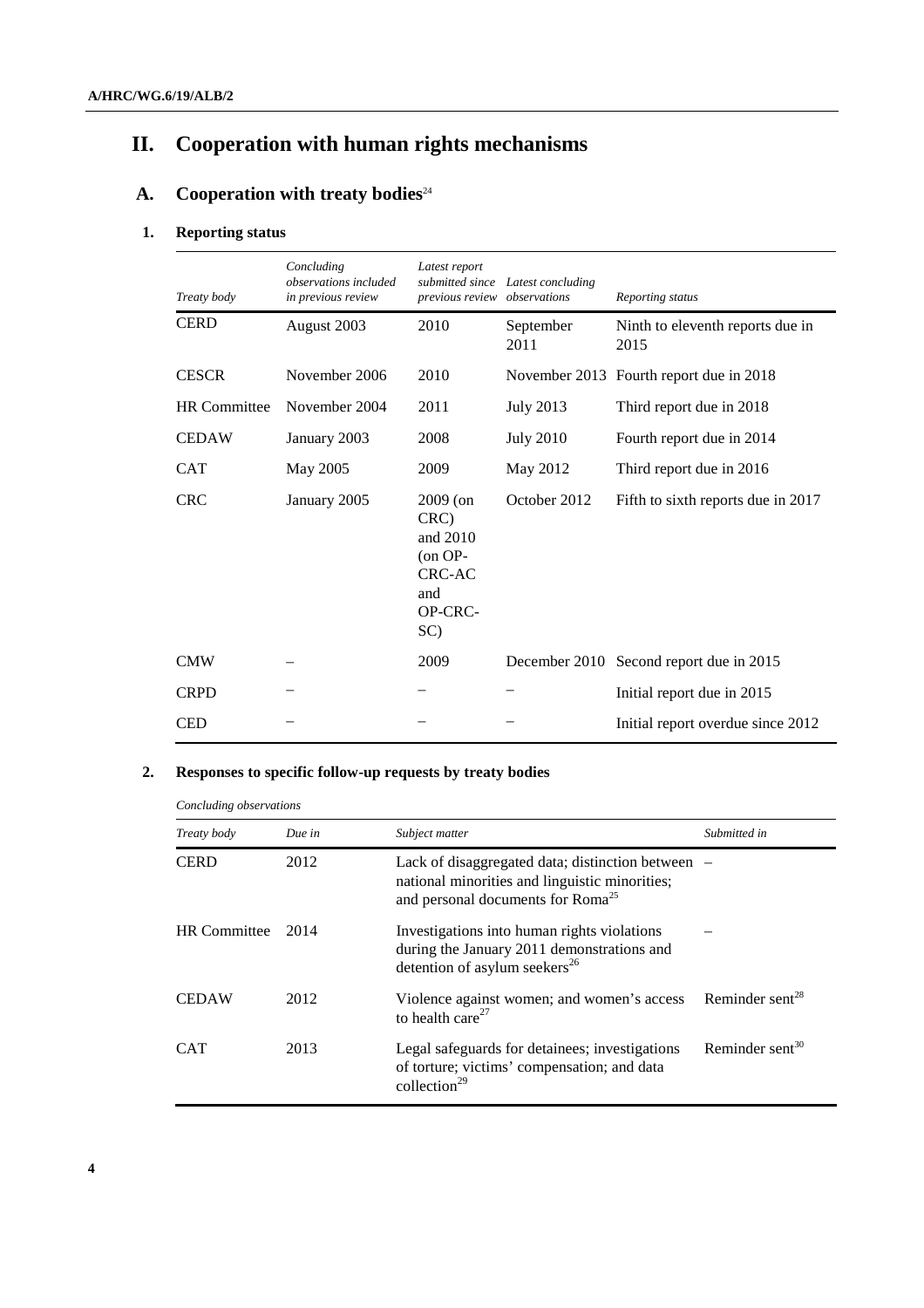# **B.** Cooperation with special procedures<sup>31</sup>

|                                                           | Status during previous cycle                                                                                  | Current status                                                             |
|-----------------------------------------------------------|---------------------------------------------------------------------------------------------------------------|----------------------------------------------------------------------------|
| Standing invitation                                       | No                                                                                                            | <b>Yes</b>                                                                 |
| Visits undertaken                                         | Sale of children                                                                                              | Extrajudicial, summary or<br>arbitrary executions; migrants                |
| Visits agreed to in principle                             |                                                                                                               | Working Group on transnational<br>corporations and business<br>enterprises |
| <i>Visits requested</i>                                   | Extrajudicial, summary or<br>arbitrary executions                                                             |                                                                            |
|                                                           | Human rights defenders                                                                                        |                                                                            |
| Responses to letters of<br>allegations and urgent appeals | During the period under review, two communications were sent. The<br>Government replied to one communication. |                                                                            |
| Follow-up reports and missions                            | Extrajudicial, summary or arbitrary executions $32$                                                           |                                                                            |

# **III. Implementation of international human rights obligations**

# **A. Equality and non-discrimination**

6. The Committee on the Elimination of Discrimination against Women (CEDAW) recommended that Albania address gender stereotypes that perpetuate discrimination against women.<sup>33</sup>

7. CEDAW called on Albania to strengthen the use of temporary special measures in areas in which women are underrepresented or disadvantaged in order to accelerate the achievement of de facto or substantive gender equality. It recommended that temporary special measures be applied to ensure the equality of women and men in accessing property, capital and credits, health-care services, housing and more generally, all the components of an adequate standard of living.<sup>34</sup>

8. The HR Committee was concerned that, despite the adoption of the National Strategy for Roma and the Decade of Roma Inclusion (2010–2015), the Roma minority continued to face discrimination in accessing housing, employment, education, social services and participating in political life.<sup>35</sup>

9. The Committee on the Elimination of Racial Discrimination (CERD) reiterated its concern about allegations that members of the Roma minority faced ethnic profiling and were subjected to ill-treatment and improper use of force by police officers. It recommended that Albania halt such practices and increase law enforcement officials' sensitivity to human rights and training in matters involving racial discrimination.<sup>36</sup>

10. The HR Committee noted the 2013 amendment of the Criminal Code, widening protection against discrimination on the basis of sexual orientation. However, it was concerned at stereotypes and prejudices against lesbian, gay, bisexual and transgender (LGBT) persons and negative statements by public officials against them. $37$  CEDAW called on Albania to implement fully the Law on Protection from Discrimination in relation to discrimination based on gender identity and sexual orientation.<sup>38</sup>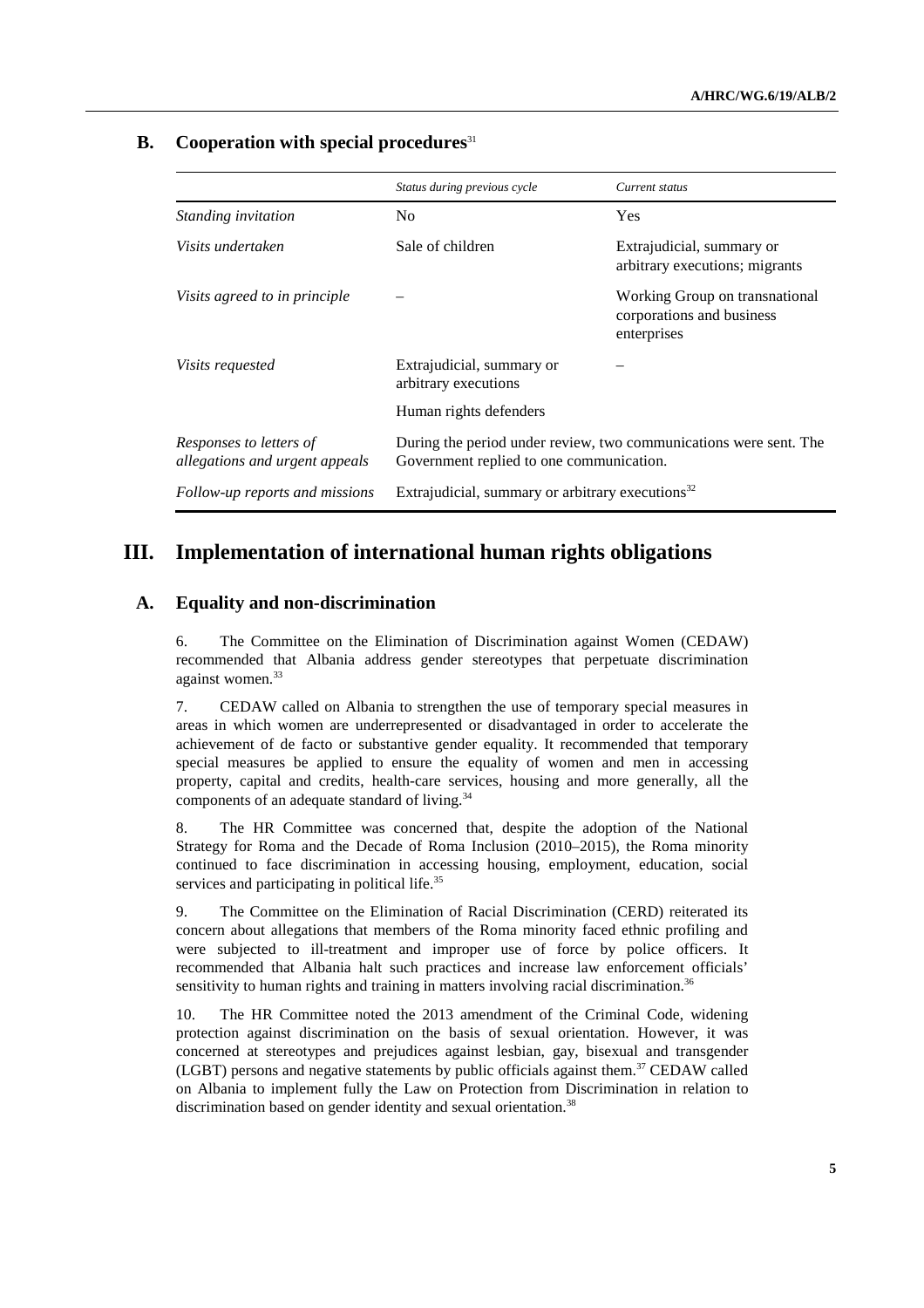# **B. Right to life, liberty and security of the person**

11. The HR Committee remained concerned about blood feud-related crimes and that families, including children, confined themselves to their homes for fear of retribution.<sup>39</sup> The Committee against Torture (CAT) stated that that practice remained entrenched in certain parts of the society, particularly owing to deeply rooted stereotypes of defending and restoring family honour.<sup>40</sup> CRC expressed its deep concern that, in 2012, a 14-year-old girl had been killed in a "blood feud".41 The Special Rapporteur on extrajudicial, summary or arbitrary executions explained that current blood feud killings sometimes no longer followed the traditional pattern established by the Kanun rules (orally transmitted customary rules), which reportedly authorized the killing of male members of a family and strictly forbade the killing of women and children.<sup>42</sup> In his follow up report of 2013, the Special Rapporteur referred to information indicating that blood feud killings continued to occur, in part owing to a tendency of the judiciary to impose lighter sentences on perpetrators.43

12. The HR Committee urged Albania to investigate all cases of blood feud-related crimes and bring perpetrators to justice.44 The Special Rapporteur on extrajudicial, summary or arbitrary executions recommended that the Government consult leading scholars and religious leaders to determine how best the Government might conduct outreach to end self-isolation of families affected by blood feuds and facilitate more effective forms of reconciliation by community leaders.<sup>45</sup>

13. CAT was concerned about reports of a high number of incidents of torture and illtreatment during pretrial detention. $46$  The HR Committee urged Albania to ensure strict implementation of the prohibition of torture and ill-treatment.47 CAT urged Albania to ensure that evidence of acts considered as torture under article 86 of the Criminal Code was duly evaluated and to refrain from reclassifying reported incidents of torture as arbitrary acts.48

14. CAT noted with concern that pretrial detention was excessively applied. It urged Albania to amend relevant legislation to impose pretrial detention as a measure of last resort and devise alternative measures thereto.<sup>49</sup>

15. The HR Committee was concerned about the reportedly frequent incidence of arbitrary detention. It was concerned about inhumane conditions of detention, including overcrowding, and reports that even the newly established facilities did not meet international standards.<sup>50</sup>

16. Several treaty bodies welcomed the National Strategy on Gender Equality and Reduction of Gender-based Violence in the Family for  $2011-2015$ .<sup>51</sup> While commending the criminalization of domestic violence and spousal rape, the HR Committee noted with regret the continuing reports of domestic violence against women and children. It was concerned at: reports of ineffective police investigation into complaints of domestic violence; the low number of convictions; and the lack of follow-up to protection orders and of a sufficient number of shelters for victims of domestic violence.<sup>52</sup> CEDAW, CESCR and CRC expressed similar concerns.<sup>53</sup>

17. The Special Rapporteur on extrajudicial, summary or arbitrary executions stated that domestic violence programmes would need to be long-term to erode the deep-seated patriarchal views facilitating violence.54 The HR Committee recommended that cases of domestic violence be thoroughly investigated by the police, that perpetrators be prosecuted and, if convicted, punished with appropriate sanctions, and that follow-up on protection orders be ensured.55

18. CRC expressed concern about early and forced marriages, especially in the Roma community.56 CEDAW remained concerned about the limited measures taken to challenge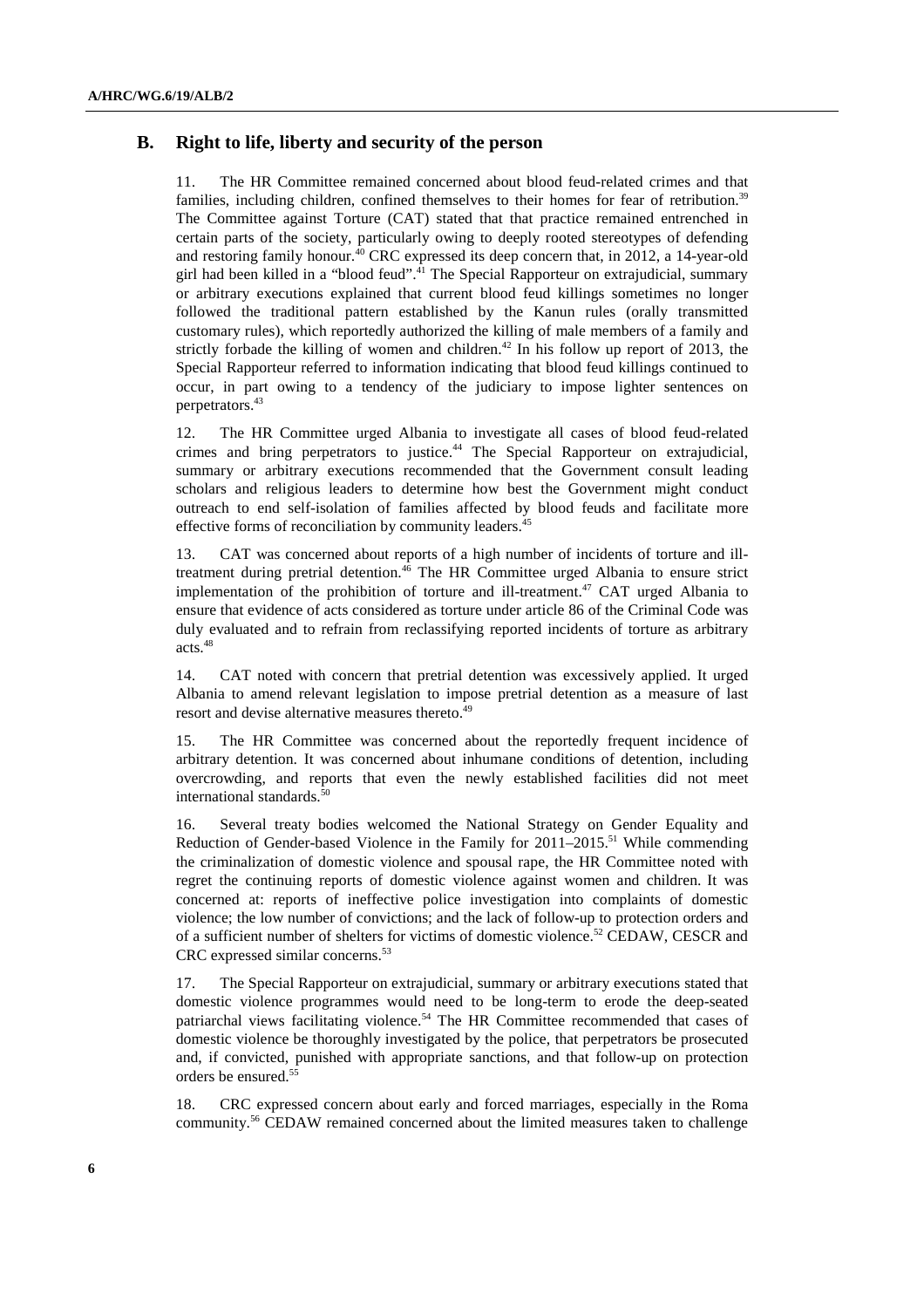harmful marriage traditions, including child marriages, the practice of the family choosing the husband and the payment of a bride price or dowry, which remained prevalent in rural and remote areas and among minority communities.<sup>57</sup> CRC recommended that Albania enforce the minimum legal age of marriage and curb early and forced marriage.<sup>58</sup>

19. CESCR expressed concern at a survey pointing to the prevalence of psychological violence against children, sexual abuse and physical violence in the family. It was concerned at the lack of access to child protection units, in particular in rural areas, to refer abuses and seek support, and the lack of a budget allowing existing units to operate efficiently.59 CRC urged Albania to establish an efficient multisectoral child protection system to ensure the prevention of violence against children.<sup>60</sup> It urged Albania to revise its legislation to ensure that children up to the age of 18 were protected against sexual abuse and exploitation.<sup>61</sup>

20. CRC was concerned that corporal punishment was widely practised at home, in schools and in institutions. It urged Albania to implement laws prohibiting corporal punishment effectively.62 The HR Committee recommended that Albania encourage nonviolent forms of discipline as alternatives to corporal punishment.<sup>63</sup>

21. CRC was concerned about the large number of children subjected to economic exploitation, particularly those involved in hazardous occupations.<sup>64</sup> CRC reiterated its concern about the high number of children living and working on the streets, and that insufficient measures had been taken to address the situation of those children. It was concerned that children in street situations might be treated as offenders.<sup>65</sup>

22. CESCR urged Albania to: strengthen monitoring mechanisms for child labour; enhance prevention and reintegration programmes that focus on family empowerment and the elimination of the economic exploitation of children; and ensure that legislation protecting children against economic and other exploitation was enforced and the violations sanctioned.<sup>66</sup>

23. CESCR remained concerned about a high number of cases of internal and crossborder human trafficking. It was concerned at the lack of medical, legal and social assistance, including shelter, given to trafficking victims.<sup>67</sup> CEDAW remained concerned about the low number of criminal convictions for trafficking in women, the failure to effectively protect trafficking victims as witnesses and the lack of compensation for victims.68 CRC was concerned that the involvement of police and government officials in trafficking cases and the corruption within the judiciary hampered the anti-trafficking law enforcement.<sup>69</sup>

24. CESCR recommended that Albania: reinforce legislation to combat human trafficking, by revising the Criminal Code in order to sanction perpetrators of trafficking adequately, and ensure the early identification of victims and the provision to those victims of adequate medical, legal and social assistance, including shelter.<sup>70</sup> CEDAW recommended that: free legal aid be guaranteed for trafficking victims; witness protection laws be applied effectively; and the Penal Code be amended to the effect that victims would not be subjected to criminal prosecution and punishment.<sup>71</sup> CAT urged Albania to prevent and to investigate, prosecute and punish human trafficking promptly and impartially.<sup>72</sup> CMW, CRC, HR Committee and the United Nations country team (UNCT) made similar recommendations.73

25. CRC was concerned that Albania was a source country for children subjected to sex trafficking and forced labour, and that Roma and Egyptian minority children were overrepresented among such children.74 UNCT noted that Albania had not recognized forced child labour exploitation as a form of human trafficking.<sup>75</sup> CRC urged Albania to end the trafficking of children and to ensure that the National Action Plan for the Fight against Trafficking of Children and for the Protection of Child Victims of Trafficking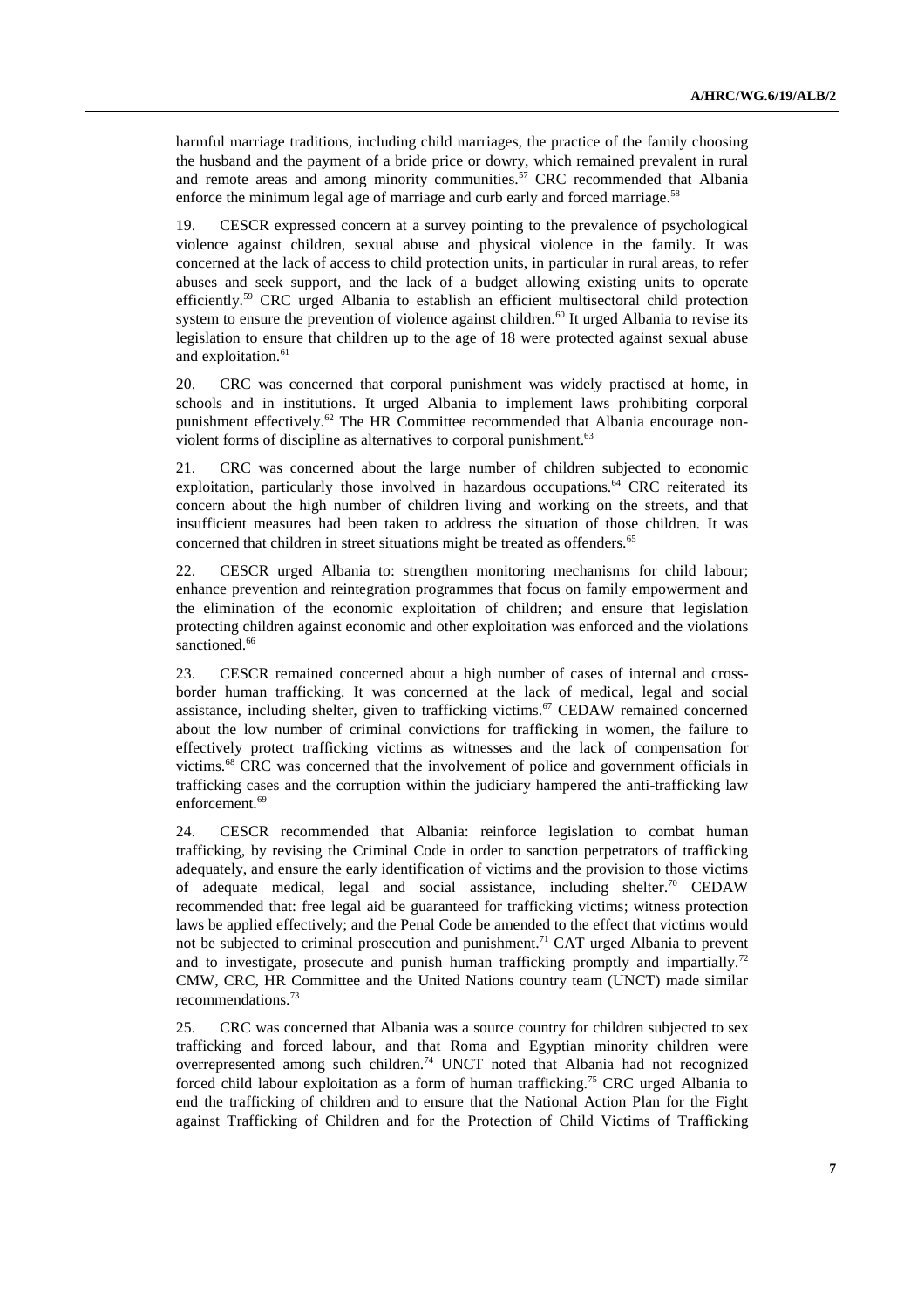(2011–2013) addressed prevention measures targeting, in particular, children from Roma and Egyptian minorities.76

# **C. Administration of justice, including impunity and the rule of law**

26. CESCR remained concerned about the continued lack of independence of the judiciary.<sup>77</sup> The HR Committee was concerned at reports that corruption was widespread within the judiciary and that the selection process of judges, particularly those at the highest level, was highly politicized.78

27. CAT remained concerned at the continued application of the 10-hour administrative detention period for interrogation. It recommended ensuring that the identification of suspects was done within the 48-hour period during which a suspect must be brought before a judge.79

28. CAT recommended that all persons detained by the police be informed of their fundamental rights from the very outset of the deprivation of their liberty and brought before a judge within the constitutionally prescribed periods.<sup>80</sup> The HR Committee urged Albania to ensure immediate access to a lawyer following arrest and the availability of free legal aid in cases where the interest of justice so required.<sup>81</sup> UNCT recommended that enforcement of the law on free legal assistance be facilitated by budgetary disbursements and that the number of attorneys and NGOs contracted by the State to provide legal aid be increased.82

29. CAT was concerned that the Office of the People's Advocate, acting as the national preventive mechanism, monitored the situation in detention only once it received allegations of abuse and with prior consent, thus limiting the protective aspects of its preventive visits. It recommended that Albania ensure regular and timely access by the People's Advocate to all places of detention without prior consent to the visit by the respective authorities.<sup>83</sup>

30. CAT recommended that Albania ensure that all allegations of torture and illtreatment by the police be investigated promptly and thoroughly by independent bodies and those responsible prosecuted.84 CRC recommended that child victims of ill-treatment be provided with care and rehabilitation programmes.<sup>85</sup>

31. UNCT noted an increase in juvenile delinquency and stated that comprehensive national policies to offer young people better opportunities, including proper education and job opportunities that would prevent them from slipping into conflict with the law, were still to be developed.<sup>86</sup> CRC reiterated its concern about the lack of an effective juvenile justice system. $87$  The HR Committee was concerned at the lack of (a) chambers designed for juveniles with specialized judges; (b) long-term rehabilitation programmes for such children; and (c) educational facilities for convicted children.<sup>88</sup> UNCT recommended that the length of pretrial detention for juveniles be reduced, and the use of alternative measures to detention increased.<sup>89</sup>

32. The HR Committee was concerned that the investigations into allegations of human rights violations that occurred during the January 2011 demonstrations had not been finalized and victims had not been compensated.<sup>90</sup>

33. CESCR recommended that Albania enhance the effectiveness of the legal, structural and policy measures taken to combat corruption in decision-making.<sup>91</sup>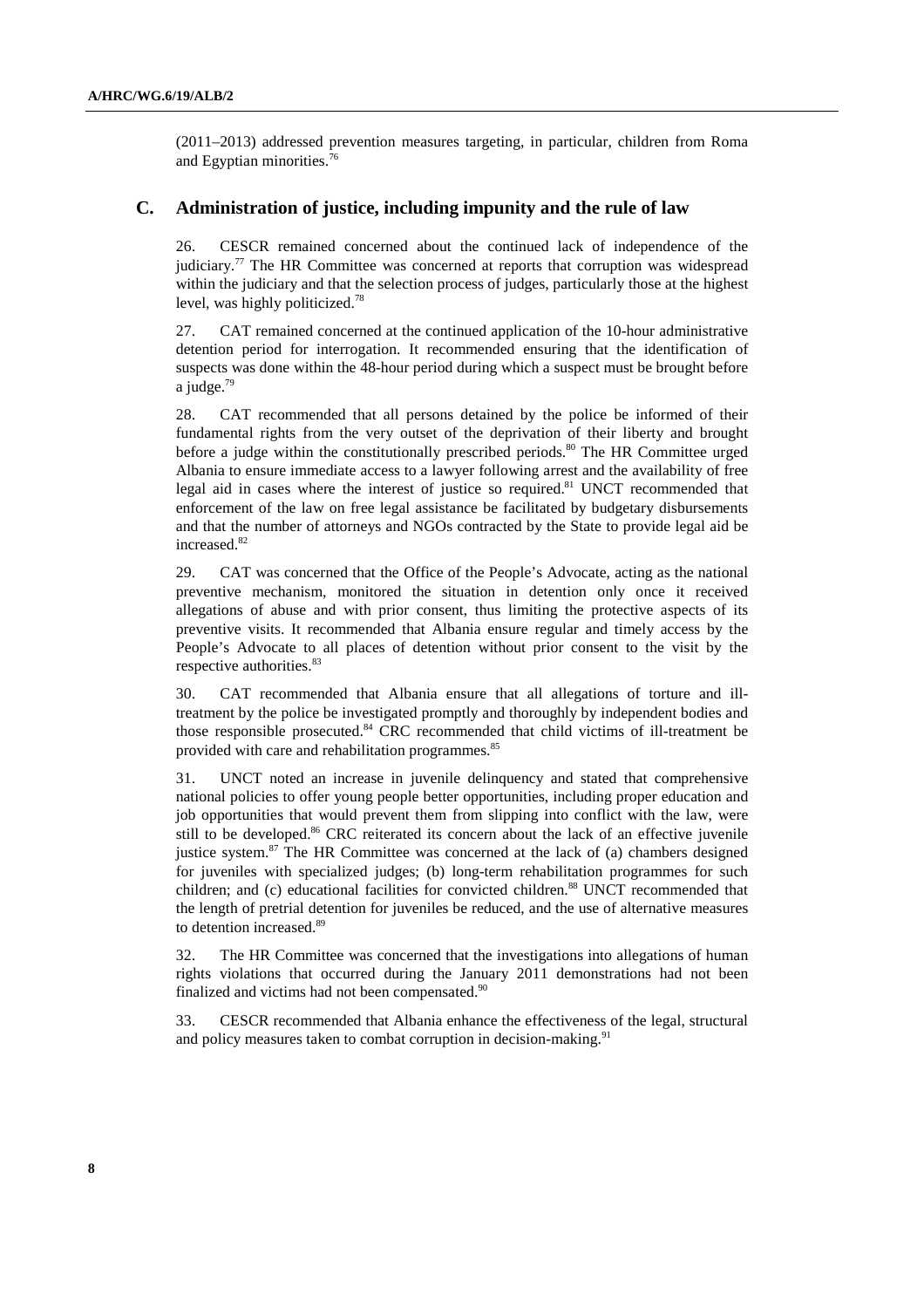# **D. Right to privacy, marriage and family life**

34. CERD was concerned that many Roma experienced difficulties in obtaining personal documents, including birth certificates and identification cards.<sup>92</sup> CRC added that poor children and children born abroad, outside maternity homes and of early marriages were the most affected by the lack of birth registration.<sup>93</sup>

35. CRC noted with concern that, in northern areas, mothers were not allowed to maintain contact with their children when they lived on their own or went back to their original families following divorce or the death of their spouse, owing to the application of the "Kanun". It urged Albania to set up a system to facilitate relations between the child and both parents after divorce.<sup>94</sup>

36. The HR Committee remained concerned that parents, especially those living in poverty, sent their children to institutions. It recommended that Albania shape a family policy aimed at better supporting poor families and preventing the institutionalization of children.<sup>95</sup> CRC recommended that Albania further prioritize family-type care settings over institutional placements.<sup>96</sup>

37. The HR Committee was concerned about poor living conditions in institutions and that many children were homeless after leaving the institutions. It was also concerned that some children were the subject of sexual abuse and others were forced into begging. The HR Committee urged Albania to monitor children's institutions and improve children's living conditions; and protect them from all forms of exploitation.<sup>97</sup> CRC urged Albania to abide by its UPR commitment to extend the age of leaving care to 18 years and provide appropriate support to children leaving institutions.<sup>98</sup> CESCR urged Albania to amend the Law on the Status of Orphans to guarantee adequate assistance and support to children during the transition from State institutions to independent adulthood.<sup>99</sup>

# **E. Freedom of expression, and right to participate in public and political life**

38. The United Nations Educational, Scientific and Cultural Organization (UNESCO) noted that defamation was a criminal offence under the Penal Code. UNESCO and UNCT encouraged Albania to decriminalize defamation.<sup>100</sup>

39. The HR Committee was concerned about harassment and attacks against journalists and information that lawsuits were filed against the media as a means of intimidation.<sup>101</sup>

40. CESCR was concerned about the underrepresentation of women in national and local government bodies.<sup>102</sup> The HR Committee was concerned that women remained underrepresented in Parliament and about prevailing attitudes among political parties that were reluctant to abide by the 30 per cent quota for women on the lists of candidates.<sup>103</sup> CESCR recommended that Albania enforce gender equality legislation, in particular the observance of the 30 per cent quota for representation of women in senior-level positions at public administration, academic and research institutions.<sup>104</sup>

41. CERD recommended that Albania ensure the participation of persons belonging to minorities in public and political life.<sup>105</sup>

42. The HR Committee urged Albania to revise its legislation to ensure that it did not discriminate against persons with mental, intellectual or psychosocial disabilities by denying them the right to vote on grounds that were disproportionate or that had no reasonable and objective relationship to their ability to vote.<sup>106</sup>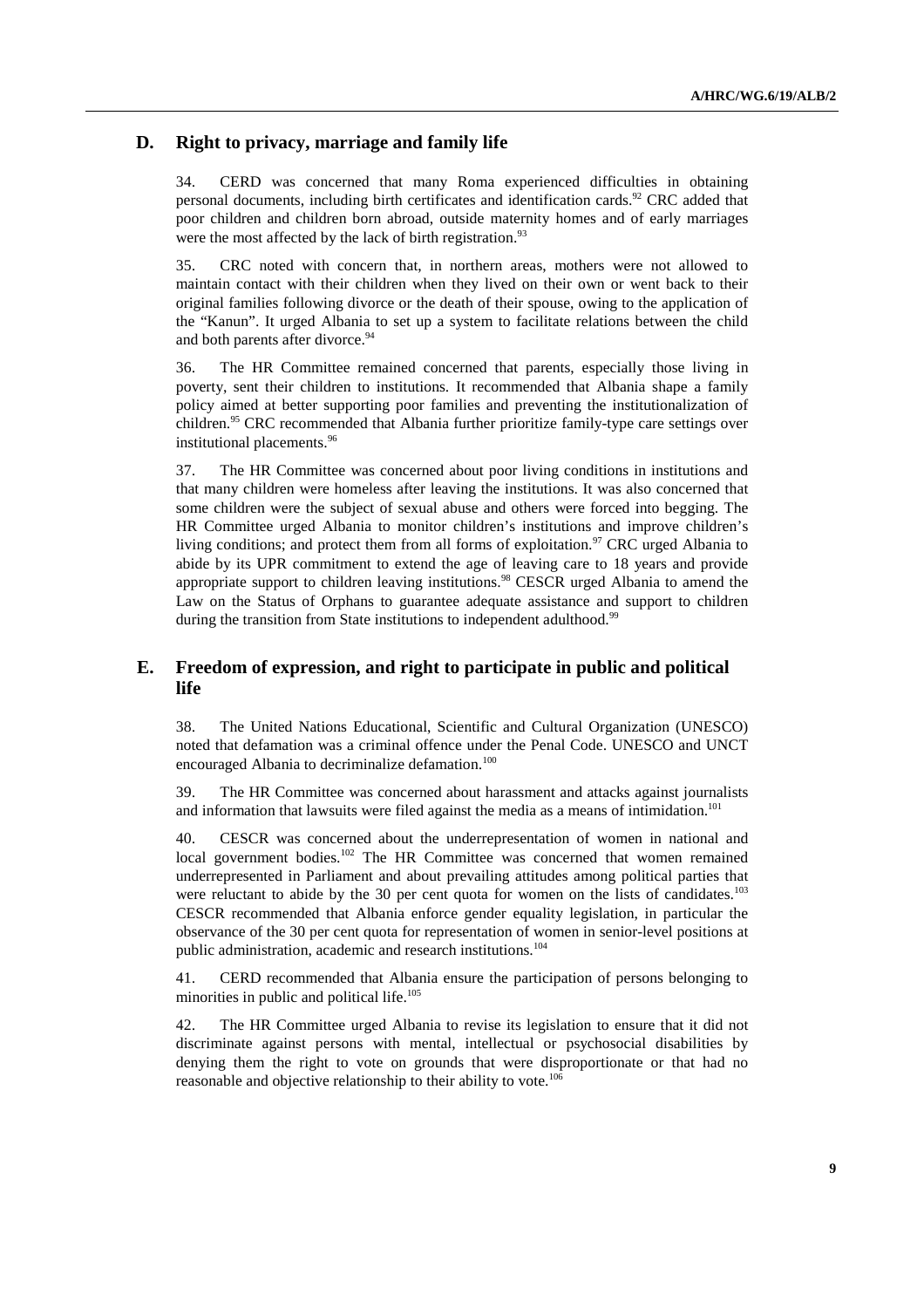43. The Special Rapporteur on migrants stated that many Albanian migrants could not participate in Albanian elections although they made up a great part of the voters list. He recommended that Albania guarantee in law and practice the right of its citizens abroad to participate in national public life and to vote.<sup>107</sup>

## **F. Right to work and to just and favourable conditions of work**

44. CESCR reiterated its concern about the relatively high unemployment, which had a disproportionate impact on members of disadvantaged and marginalized groups.<sup>108</sup> CEDAW was concerned about the higher unemployment rate among women compared with men. $109$ 

45. CEDAW was concerned about the wide gender wage gap.<sup>110</sup> CESCR was concerned about the absence of a system for ensuring the enforcement of the principle of "equal pay for work of equal value".<sup>111</sup>

46. CESCR was concerned about the continued application, under the current Labour Code, of the prohibition of the right to strike for public employees, even if they did not provide essential services, and continued restrictions on the right to collective bargaining in the form of the requirement for 30 days of mandatory mediation prior to the initiation of a strike.<sup>112</sup>

47. CMW was concerned that undocumented migrant workers could not join trade unions. $^{113}$ 

# **G. Right to social security and to an adequate standard of living**

48. CRC noted that poverty levels continued to be high.<sup>114</sup> CESCR was concerned about the lack of strategies to address extreme poverty faced particularly by marginalized groups and about the prevalence of regional disparities affecting the enjoyment of all economic, social and cultural rights.<sup>115</sup>

49. CRC was concerned that social protection was limited to small cash transfers and had failed to lift families, in particular Roma families and families with children with disabilities, out of poverty. It was concerned that two thirds of poor families were left without any economic aid.<sup>116</sup> CESCR was concerned about the absence of adequate measures to provide social housing to low-income families.<sup>117</sup> It recommended adjusting the Social Inclusion Strategy to provide social services, health care and education to the most marginalized children and families.<sup>118</sup> CESCR encouraged Albania to consider introducing a minimum income benefit that would bring together all the existing social assistance benefits.<sup>119</sup>

### **H. Right to health**

50. UNCT stated that public health expenditure remained low.<sup>120</sup> CESCR was concerned about the inadequate budgetary allocation to health care and limited access to health services, in particular in rural areas.<sup>121</sup> UNCT stated that informal payments in the health sector remained a problem.<sup>122</sup>

51. CRC was concerned at the high infant mortality rate, largely resulting from malnutrition, affecting particularly children living in remote areas.<sup>123</sup>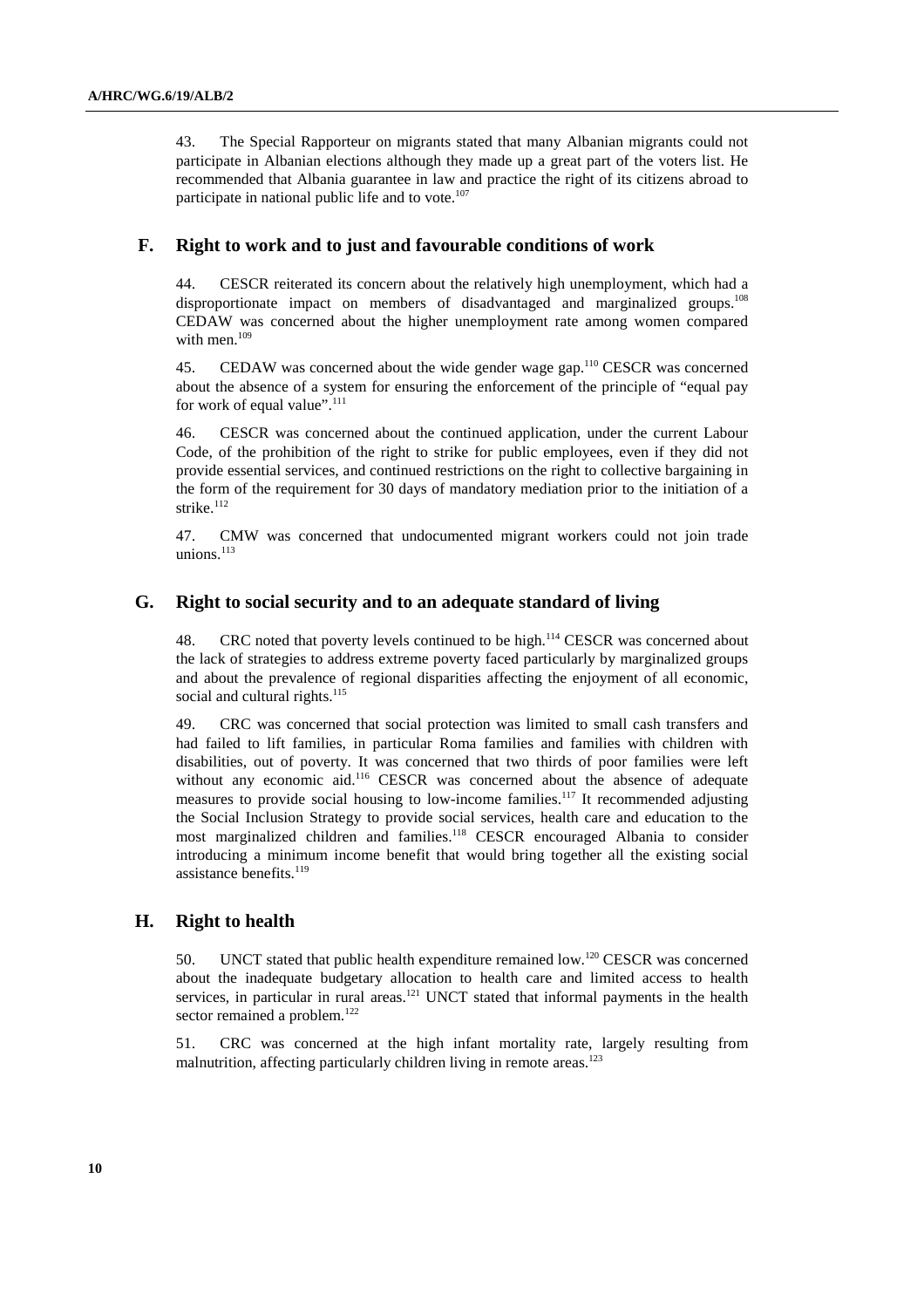52. UNCT noted that sex-selective abortions were increasing.<sup>124</sup> CESCR recommended that Albania prevent sex-selective abortions, including by reducing the recourse to abortion through expanded and improved family planning services.<sup>125</sup>

53. CEDAW was concerned about the rise in the number of women infected with HIV/AIDS, mother-to-child transmission and the limited availability of antiretroviral drugs in rural areas.126 CRC expressed concern that infections of children by HIV/AIDS were detected at a very late stage and that services to prevent mother-to-child transmission of HIV/AIDS had not been integrated into the health system.<sup>127</sup> UNCT recommended that services to prevent mother-to-child transmission of HIV/AIDS be incorporated in the national public health system. $128$ 

54. UNCT stated that legislation established criminal responsibility for HIV transmission. It recommended that legislation be revisited and brought into line with international human rights norms. $129$ 

55. CESCR was concerned about the absence of information on sexual and reproductive health in the education curricula.<sup>130</sup> CEDAW recommended the promotion of sex education, with special attention given to the prevention of early pregnancy.<sup>131</sup>

#### **I. Right to education**

56. CRC was concerned that, although compulsory education lasted until grade 9, only primary school was free and costs compromised the ability of parents to send their children, especially girls, to school. It was concerned about the dilapidated state of school buildings; the poor education services and learning conditions in rural areas; and that the education system continued to be affected by corruption.<sup>132</sup>

57. CESCR remained concerned about the lack of measures to effectively address the higher dropout rates of girls from primary education as compared to boys, disproportionately affecting Roma children.<sup>133</sup>

#### **J. Persons with disabilities**

58. UNCT stated that poverty and the lack of community-based services kept most persons with disabilities isolated and unable to integrate into mainstream society.134 The HR Committee was concerned that persons with disabilities tended to have a low economic status.<sup>135</sup>

59. CESCR was concerned about the small number of persons with disabilities employed.136 UNCT noted that employment quotas for persons with disabilities stipulated by legislation were not enforced.<sup>137</sup>

60. CRC was concerned about the situation of children with disabilities, most of whom were totally excluded from mainstream society, and the absence of effective measures and strategies to allow children with disabilities to enjoy de facto their rights.<sup>138</sup> UNCT and CESCR made similar observations.139

61. UNCT stated that education for children with disabilities focused on specialized institutions and schools, and that teachers lacked skills and the infrastructure to accommodate students with disabilities.<sup>140</sup>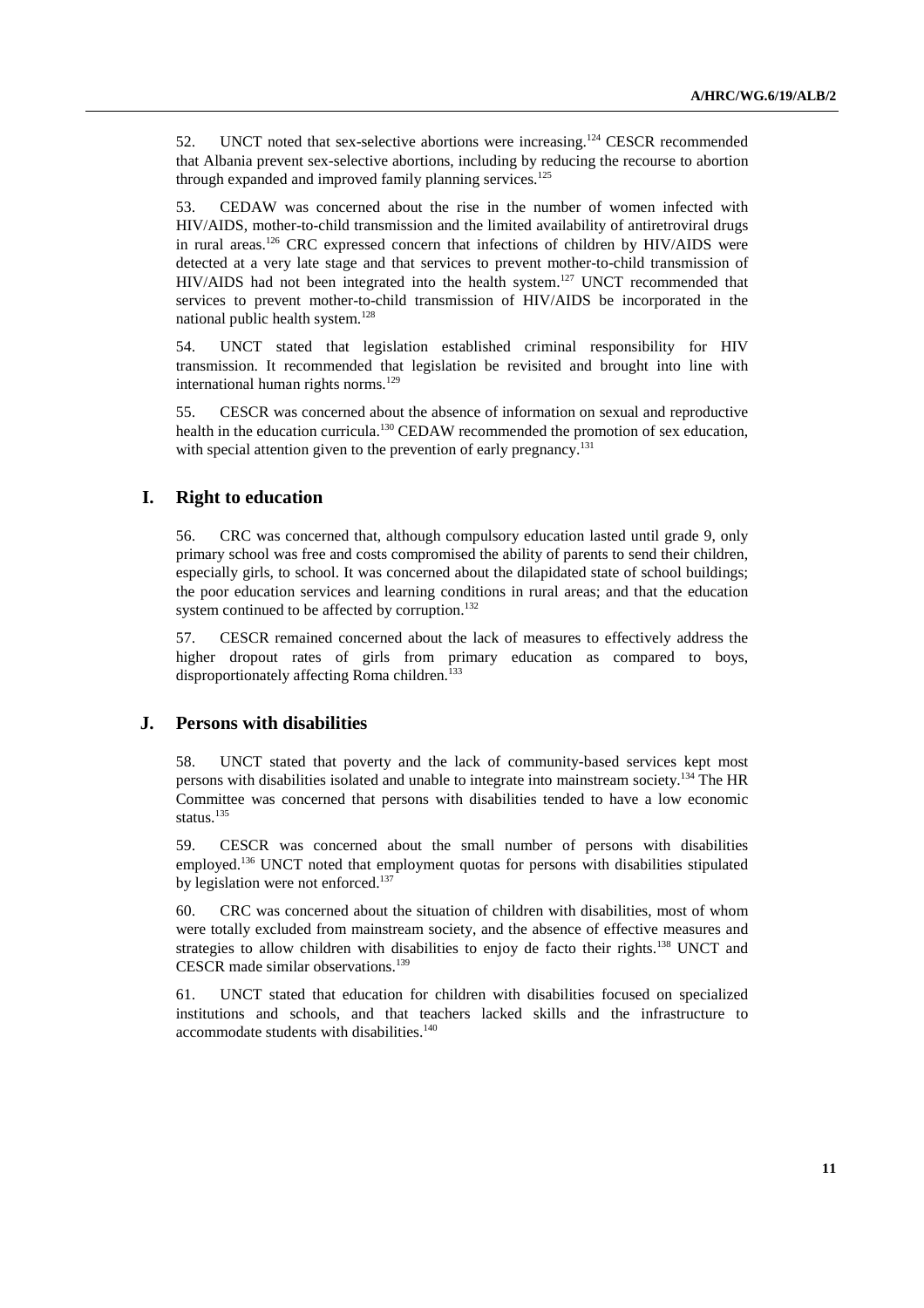# **K. Minorities**

62. CESCR encouraged Albania to recognize communities with specific identities, in accordance with international standards, so that their members could benefit from the enjoyment and protection of minority rights.<sup>141</sup> CERD reiterated its recommendation that Albania reconsider the criteria on the basis of which the distinction between national minorities and linguistic minorities was based, and ensure that there was no discrimination in terms of protection or enjoyment of rights or benefits, either across groups or across territory.142

63. CESCR regretted the reportedly limited access to education in minority languages in public schools and lack of steps taken to preserve, protect and promote minority languages and cultures.<sup>143</sup>

64. CERD encouraged Albania to improve the access of the Egyptian community to health, education, employment and other social services.<sup>144</sup> CERD recommended that Albania address the situation of the Aromanian minority regarding their rights to freedom of opinion and expression, of education, and to access public services without any discrimination.<sup>145</sup>

65. UNCT referred to information indicating a high poverty level and illiteracy rate, and low preschool enrolment among Roma.<sup>146</sup> CRC noted with concern the weak implementation of the various programmes and strategies for Roma.<sup>147</sup> CESCR was concerned that the nationally agreed priorities regarding the situation of Roma were not often implemented at the local level.<sup>148</sup> The HR Committee recommended that Albania effectively implement the National Strategy for Roma and the Decade of Roma Inclusion by allocating adequate earmarked resources and ensuring sufficient linkages between Roma-related programmes.<sup>149</sup>

66. CESCR recommended that Albania continue taking measures to keep Roma attending school, and increasing their school attendance at the secondary level, inter alia, through the granting of scholarships, the provision of schoolbooks and the reimbursement of expenses for travel to attend school.<sup>150</sup> CRC recommended that Albania ensure that all Roma children had effective and unimpeded access to health services.<sup>151</sup>

67. In 2013, CESCR was concerned about recent incidents of forced evictions and demolition of Roma and Egyptians' irregular settlements, leaving families with children without any alternative housing, compensation, protection, education or health services. It recommended that Albania prohibit forced evictions in domestic legislation.152 UNCT recommended that Albania engage with the Special Rapporteur on adequate housing and seek support on implementing international standards so as to avoid forced evictions and migration, especially of the vulnerable Roma and Egyptian communities.<sup>153</sup>

# **L. Migrants, refugees and asylum seekers**

68. In 2010, CMW noted that Albania did not take sufficient measures to protect the rights of Albanian migrants abroad.154 In 2012, the Special Rapporteur on migrants welcomed the signing of bilateral agreements on social security with certain countries and reiterated the call of CMW for Albania to conclude further bilateral agreements with the principal countries of destination of Albanian migrants.155

69. The Special Rapporteur on migrants noted with regret that the Albanian-European Community Readmission Agreement did not contain a specific clause on unaccompanied children and their protection needs. He stated that those children, sometimes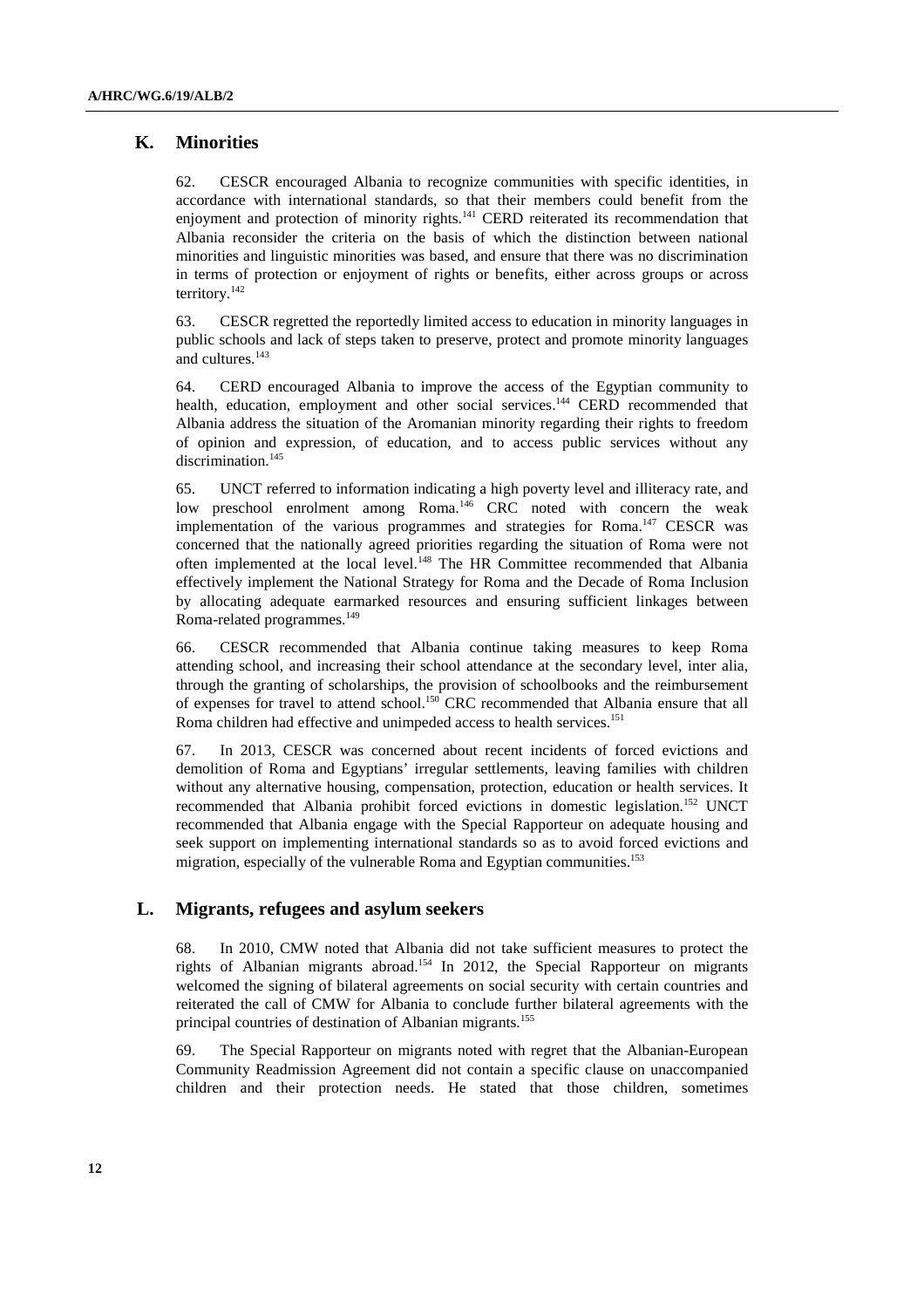undocumented, were returned to the border without a prior assessment of their best interests and without proper follow-up in terms of social care.<sup>156</sup>

70. The Special Rapporteur on migrants noted that the Strategy for Reintegration of Returned Albanian Citizens 2010–2015 enabled returnees to access existing public services available to all other citizens and did not envisage the creation of special services for returnees. Many children and young women faced problems in accessing education, training and employment opportunities, and isolation.<sup>157</sup>

71. CMW recommended reinforcing the support for Albanian migrant workers abroad,158 and that current and future readmission agreements and protocol agreements between Albania and host countries include procedural guarantees for migrants.159 The Special Rapporteur on migrants recommended that Albania place vulnerable groups children, women, youth and the Roma — at the heart of a human rights-based national migration strategy. He made a number of recommendations relating to the rights of Albanian migrants and returnees.<sup>160</sup>

72. The Special Rapporteur on migrants was concerned that persons in need of international protection might not be adequately informed of their right to seek asylum and that many protection claims might go undocumented.161 The Office of the United Nations High Commissioner for Refugees (UNHCR) stated that, owing to poor resources, and a lack of adequate interpreters, the performance of the pre-screening system had declined. The system lacked an effective monitoring mechanism.<sup>162</sup>

73. UNHCR recommended that the detention of asylum seekers be a last resort and, where necessary, for the shortest period of time and that alternatives to detention be applied.<sup>163</sup> The HR Committee recommended that conditions in transit reception facilities for asylum seekers and refugees be improved.<sup>164</sup> The Special Rapporteur on migrants recommended that Albania conduct a comprehensive review and human rights assessment of the closed detention centre in Kareç.165

74. CRC expressed concern that children migrating to Albania, including unaccompanied children, were generally considered as irregular migrants, and detained in the National Detention Centre for Irregular Migrants.166 UNHCR stated that neither legislation nor standard operational procedures had been established for the rapid and appropriate assessment and provision of needs of unaccompanied and separated children.<sup>167</sup> The Special Rapporteur on migrants recommended that Albania explicitly protect the principle that migrant children should not be subjected to detention, or in exceptional circumstances only, as a last resort and for the shortest period of time.<sup>168</sup>

75. UNHCR stated that Albania failed to produce identification cards for refugees and that many remained without any identification cards, birth certificates, other relevant certificates or travel documents. While in some cases the lack of an identification card was compensated by the provision of permanent residence papers, the lack of travel documents deprived persons in need of international protection of the ability to travel abroad and the opportunity to apply for visas at embassies.169 The Special Rapporteur on migrants recommended that Albania provide asylum seekers and refugees with the relevant identification and travel documents.<sup>170</sup>

76. CESCR was concerned that asylum seekers, refugees and persons receiving subsidiary forms of protection did not have access to comprehensive integration programmes, social assistance and services, and housing.171 UNHCR stated that the lack of housing was a significant constraint for refugees trying to integrate in Albania and that persons in need of international protection were excluded from the right to social housing. Refugees, asylum seekers and those receiving subsidiary protection did not receive welfare benefits.172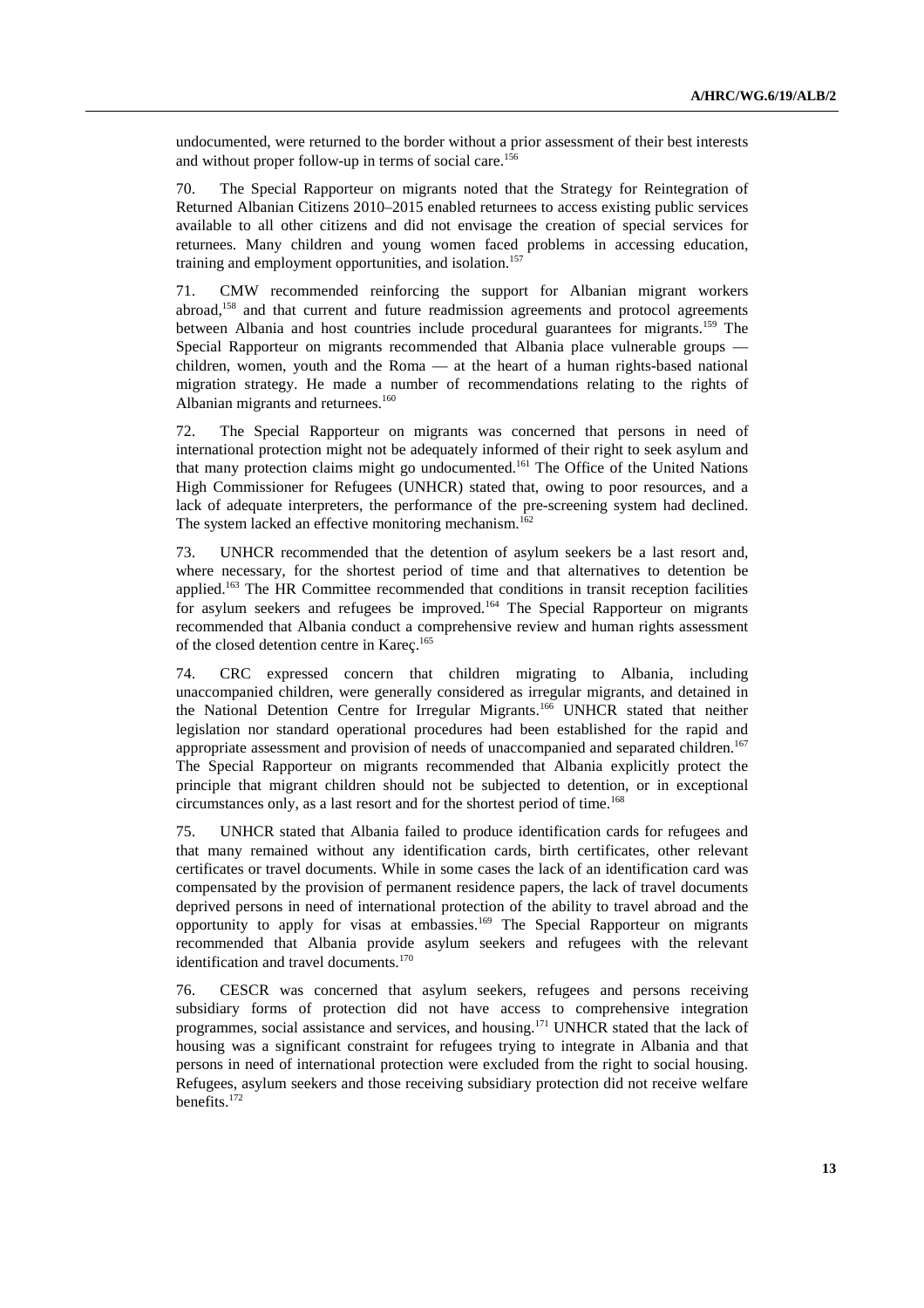77. CESCR recommended that Albania amend the legislation on social welfare to ensure that asylum seekers, refugees and persons receiving subsidiary forms of protection had access to comprehensive integration programmes and social assistance and services, and that the Law on Social Housing applied to refugees and those receiving subsidiary protection.173

78. CRC urged Albania to ensure that asylum-seeking and refugee children had access to education.174

79. UNHCR recommended adopting and implementing in domestic legislation a statelessness determination procedure to ensure that stateless persons who were not refugees were guaranteed their rights under the 1954 Convention. It recommended amendment of the Law on Albanian Citizenship to ensure that children born in Albania acquired citizenship automatically at birth.<sup>175</sup>

#### **M. Human rights and counter-terrorism**

80. CAT noted with concern that no meaningful investigation had been undertaken into allegations of secret detention carried out in Albania in the context of its cooperation in countering terrorism.176

#### *Notes*

- <sup>1</sup> Unless indicated otherwise, the status of ratification of instruments listed in the table may be found on the official website of the United Nations Treaty Collection database, Office of Legal Affairs of the United Nations Secretariat, http://treaties.un.org/. Please also refer to the United Nations compilation on Albania from the previous cycle (A/HRC/WG.6/6/ALB/2).<br><sup>2</sup> The following abbreviations have been used for the present document:
- 

| <b>ICERD</b>     | International Convention on the Elimination of All Forms of Racial                                               |  |  |
|------------------|------------------------------------------------------------------------------------------------------------------|--|--|
|                  | Discrimination                                                                                                   |  |  |
| <b>ICESCR</b>    | International Covenant on Economic, Social and Cultural Rights;                                                  |  |  |
| <b>OP-ICESCR</b> | <b>Optional Protocol to ICESCR</b>                                                                               |  |  |
| <b>ICCPR</b>     | International Covenant on Civil and Political Rights                                                             |  |  |
| <b>ICCPR-OP1</b> | Optional Protocol to ICCPR                                                                                       |  |  |
| <b>ICCPR-OP2</b> | Second Optional Protocol to ICCPR, aiming at the abolition of the death<br>penalty                               |  |  |
| <b>CEDAW</b>     | Convention on the Elimination of All Forms of Discrimination against<br>Women                                    |  |  |
| <b>OP-CEDAW</b>  | <b>Optional Protocol to CEDAW</b>                                                                                |  |  |
| <b>CAT</b>       | Convention against Torture and Other Cruel, Inhuman or Degrading                                                 |  |  |
|                  | <b>Treatment or Punishment</b>                                                                                   |  |  |
| OP-CAT           | Optional Protocol to CAT                                                                                         |  |  |
| <b>CRC</b>       | Convention on the Rights of the Child                                                                            |  |  |
| OP-CRC-AC        | Optional Protocol to CRC on the involvement of children in armed<br>conflict                                     |  |  |
| OP-CRC-SC        | Optional Protocol to CRC on the sale of children, child prostitution and                                         |  |  |
|                  | child pornography                                                                                                |  |  |
| OP-CRC-IC        | Optional Protocol to CRC on a communications procedure                                                           |  |  |
| <b>ICRMW</b>     | International Convention on the Protection of the Rights of All Migrant<br>Workers and Members of Their Families |  |  |
|                  |                                                                                                                  |  |  |
| <b>CRPD</b>      | Convention on the Rights of Persons with Disabilities                                                            |  |  |
| OP-CRPD          | <b>Optional Protocol to CRPD</b>                                                                                 |  |  |
| <b>CPED</b>      | International Convention for the Protection of All Persons from Enforced                                         |  |  |
|                  | Disappearance                                                                                                    |  |  |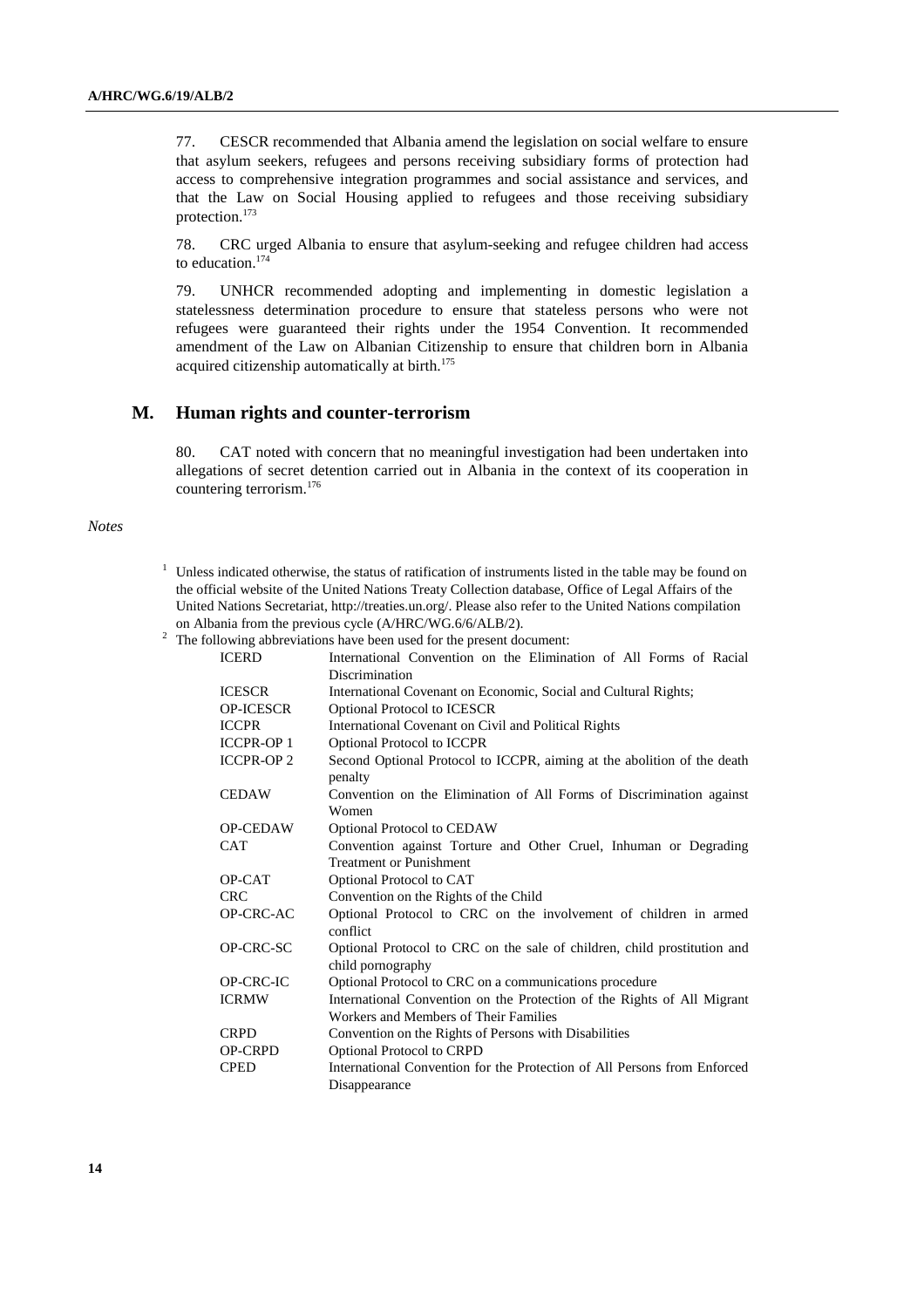- <sup>3</sup> Individual complaints: ICCPR-OP 1, art 1; OP-CEDAW, art. 1; OP-CRPD, art. 1; OP-ICESCR, art. 1; OP-CRC-IC, art. 5; ICERD, art. 14; CAT, art. 22; ICRMW, art. 77; and CPED, art. 31. Inquiry procedure: OP-CEDAW, art. 8; CAT, art. 20; CPED, art. 33; OP-CRPD, art. 6; OP-ICESCR, art. 11; and OP-CRC-IC, art. 13. Inter-State complaints: ICCPR, art. 41; ICRMW, art. 76; CPED, art. 32; CAT, art. 21; OP-ICESCR, art. 10; and OP-CRC-IC, art. 12. Urgent action: CPED, art. 30. 4
- Concluding observations of the Committee on Economic, Social and Cultural Rights, E/C.12/ALB/CO/2-3, para. 37; concluding observations of the Committee on the Elimination of Racial Discrimination, CERD/C/ALB/CO/5-8, para. 21; concluding observations of the Committee against Torture, CAT/C/ALB/CO/2, para. 30; and concluding observations of the Committee on the Rights of the Child, CRC/C/ALB/CO/2-4, para. 86.
- CAT/C/ALB/CO/, para. 30, and CRC/C/ALB/CO/2-4, para. 86.
- 6 CRC/C/ALB/CO/2-4, para. 79 (d).
- $^7$  E/C.12/ALB/CO/2-3, paras. 17 and 21.
- 8 CERD/C/ALB/CO/5-8, para. 24.
- 9 CMW/C/ALB/CO/1, para. 14.
- <sup>10</sup> CEDAW/C/ALB/CO/3, para. 44.
- <sup>11</sup> CAT/C/ALB/CO/2, para. 29.
- <sup>12</sup> Protocol to Prevent, Suppress and Punish Trafficking in Persons, Especially Women and Children,
- supplementing the United Nations Convention against Transnational Organized Crime. 13 1951 Convention relating to the Status of Refugees and its 1967 Protocol, 1954 Convention relating
- to the Status of Stateless Persons, and 1961 Convention on the Reduction of Statelessness. 14 Geneva Convention for the Amelioration of the Condition of the Wounded and Sick in Armed Forces in the Field (First Convention); Geneva Convention for the Amelioration of the Condition of Wounded, Sick and Shipwrecked Members of Armed Forces at Sea (Second Convention); Geneva Convention relative to the Treatment of Prisoners of War (Third Convention); Geneva Convention relative to the Protection of Civilian Persons in Time of War (Fourth Convention); Protocol Additional to the Geneva Conventions of 12 August 1949, and relating to the Protection of Victims of International Armed Conflicts (Protocol I); Protocol Additional to the Geneva Conventions of 12 August 1949, and relating to the Protection of Victims of Non-International Armed Conflicts (Protocol II); Protocol Additional to the Geneva Conventions of 12 August 1949, and relating to the Adoption of an Additional Distinctive Emblem (Protocol III). For the official status of ratifications, see Federal Department of Foreign Affairs of Switzerland, at
- www.eda.admin.ch/eda/fr/home/topics/intla/intrea/chdep/warvic.html. 15 International Labour Organization Convention No. 29 concerning Forced or Compulsory Labour; Convention No. 105 concerning the Abolition of Forced Labour; Convention No. 87 concerning Freedom of Association and Protection of the Right to Organise; Convention No. 98 concerning the Application of the Principles of the Right to Organise and to Bargain Collectively; Convention No. 100 concerning Equal Remuneration for Men and Women Workers for Work of Equal Value; Convention No. 111 concerning Discrimination in Respect of Employment and Occupation; Convention No. 138 concerning Minimum Age for Admission to Employment; Convention No. 182 concerning the Prohibition and Immediate Action for the Elimination of the Worst Forms of Child Labour.<br><sup>16</sup> International Labour Organization Convention No. 169 concerning Indigenous and Tribal Peoples in
- Independent Countries and Convention No. 189 concerning Decent Work for Domestic Workers.<br><sup>17</sup> CRC/C/ALB/CO/2-4, para. 26.<br><sup>18</sup> According to extigle 5 of the rules of procedure for the International Coordination Committee
- 
- 18 According to article 5 of the rules of procedure for the International Coordinating Committee of National Institutions for the Promotion and Protection of Human Rights (ICC) Sub-Committee on Accreditation, the different classifications for accreditation used by the Sub-Committee are: A: Voting Member (fully in compliance with each of the Paris Principles), B: Non-Voting Member (not fully in compliance with each of the Paris Principles or insufficient information provided to make a
- determination), C: No Status (not in compliance with the Paris Principles).<br><sup>19</sup> For the list of national human rights institutions with accreditation status granted by the International Coordinating Committee of National Institutions for the Promotion and Protection of Human Rights
- <sup>20</sup> Concluding observations of the Human Rights Committee, CCPR/C/ALB/CO/2, para. 6. See also E/C.12/ALB/CO/2-3, para. 15; CRC/C/ALB/CO/2-4, para. 20; and CAT/C/ALB/CO/2, paras. 11 and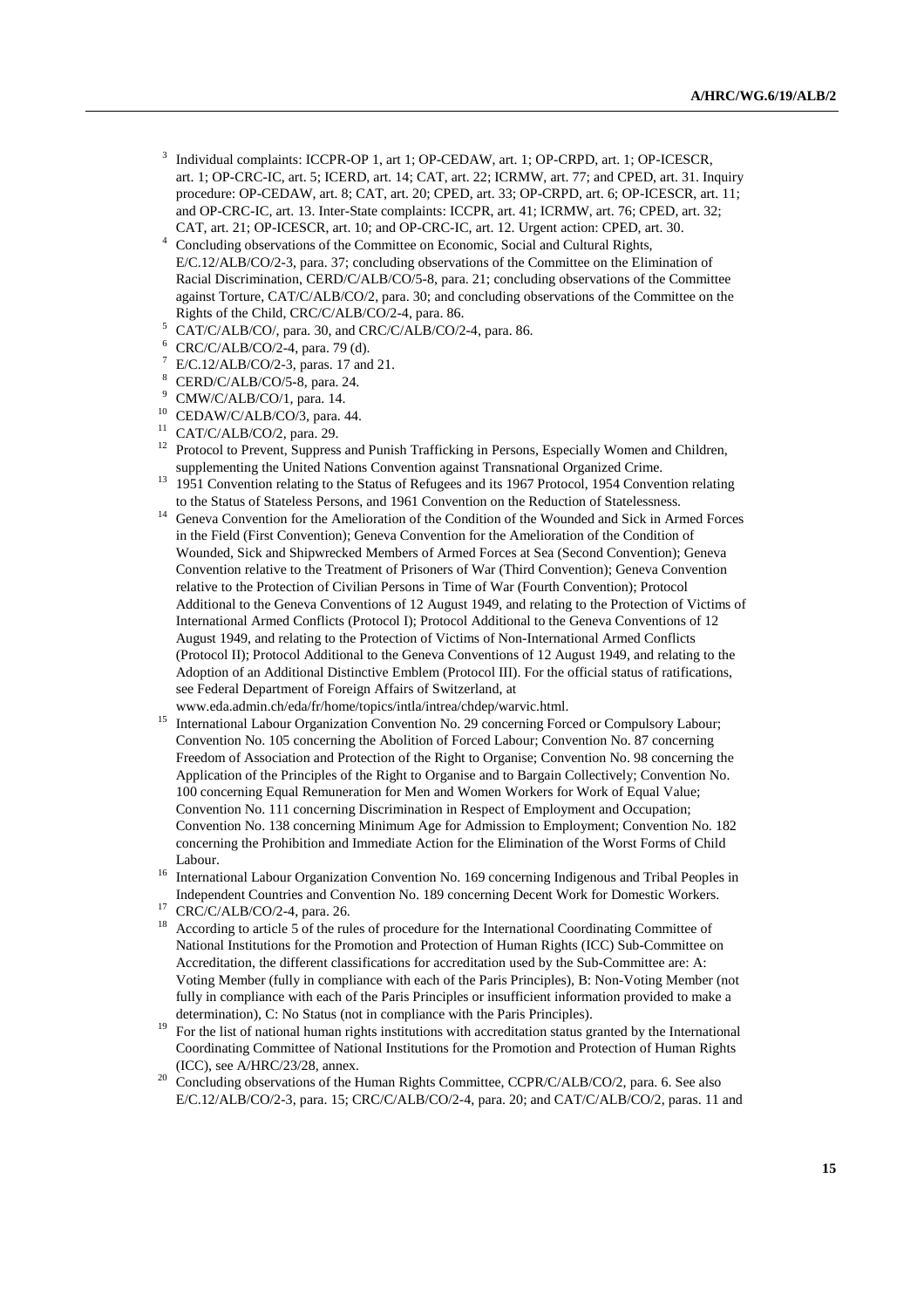12. See further report of the Special Rapporteur on the human rights of migrants on his mission to Albania, A/HRC/20/24/Add.1, paras. 21 and 71 (b).

- <sup>21</sup> CEDAW/C/ALB/CO/3, para. 14; CERD/C/ALB/CO/5-8, para. 4 (b); and CRC/C/ALB/CO/2-4, paras. 6 (b) and 27.
- $p^{22}$  A/HRC/20/24/Add.1, para. 21.
- $^{23}$  CCPR/C/ALB/CO/2, para. 6, and E/C.12/ALB/CO/2-3, para. 15.  $24$  The foll

| The following abbreviations have been used for this document: |                                                                  |  |
|---------------------------------------------------------------|------------------------------------------------------------------|--|
| <b>CERD</b>                                                   | Committee on the Elimination of Racial Discrimination            |  |
| <b>CESCR</b>                                                  | Committee on Economic, Social and Cultural Rights                |  |
| <b>HR</b> Committee                                           | Human Rights Committee                                           |  |
| <b>CEDAW</b>                                                  | Committee on the Elimination of Discrimination against Women     |  |
| <b>CAT</b>                                                    | Committee against Torture                                        |  |
| <b>CRC</b>                                                    | Committee on the Rights of the Child                             |  |
| <b>CMW</b>                                                    | Committee on the Protection of the Rights of All Migrant Workers |  |
|                                                               | and Members of Their Families                                    |  |
| <b>CRPD</b>                                                   | Committee on the Rights of Persons with Disabilities             |  |
| <b>CED</b>                                                    | Committee on Enforced Disappearances                             |  |
| <b>SPT</b>                                                    | Subcommittee on Prevention of Torture                            |  |

- $25$  CERD/C/ALB/CO/5-8, para. 29.
- 26 CCPR/C/ALB/CO/2, para. 25.
- <sup>27</sup> CEDAW/C/ALB/CO/3, para. 49.
- <sup>28</sup> Letter from CEDAW to the Permanent Mission of Albania to the United Nations Office at Geneva and other international organizations in Geneva, dated 27 August 2013. Available from http://tbinternet.ohchr.org/Treaties/CEDAW/Shared%20Documents/ALB/INT\_CEDAW\_FUL\_ALB  $\_15055\_E.pdf$  (accessed on 6 January 2014).<br><sup>29</sup> CAT/C/ALB/CO/2, para. 33.
- 
- <sup>30</sup> Letter dated 3 June 2013 from CAT to the Permanent Mission of Albania to the United Nations Office at Geneva. Available at

http://www2.ohchr.org/english/bodies/cat/docs/followup/ReminderAlbania3June2013.pdf (accessed on 28 August 2013).<br><sup>31</sup> For the titles of special procedures, see www.ohchr.org/EN/HRBodies/SP/Pages/Themes.aspx and

- www.ohchr.org/EN/HRBodies/SP/Pages/Countries.aspx. 32 A/HRC/23/47/Add.4.
- 
- 33 CEDAW/C/ALB/CO/3, para. 25. See also E/C.12/ALB/CO/2-3, para. 16 (c).
- 34 CEDAW/C/ALB/CO/3, para. 23. See also CERD/C/ALB/CO/5-8, para. 18.
- 35 CCPR/C/ALB/CO/2, para. 23. See also E/C.12/ALB/CO/2-3, para. 12.
- 36 CERD/C/ALB/CO/5-8, para. 15. See also CCPR/C/ALB/CO/2, para. 12.
- $37$  CCPR/C/ALB/CO/2, paras. 3 (b) and 8.
- 38 CEDAW/C/ALB/CO/3, para. 43.
- 39 CCPR/C/ALB/CO/2, para. 10. See also A/HRC/23/47/Add.4, para. 12.
- <sup>40</sup> CAT/C/ALB/CO/2, para. 25. See also UNCT submission, p. 7; A/HRC/17/28/Add.3, para. 70; and CEDAW/C/ALB/CO/3, para. 24.<br><sup>41</sup> CRC/C/ALB/CO/2-4, para. 31. See also UNCT submission, p. 7.
- 
- 42 A/HRC/23/47/Add.4, paras. 6 and 16.
- 43 Ibid., para 15.
- 44 CCPR/C/ALB/CO/2, para. 10. See also CRC/C/ALB/CO/2-4, para. 32; CAT/C/ALB/CO/2, para. 25; and CEDAW/C/ALB/CO/3, para. 25.<br>45 A/HRC/17/28/Add.3, para. 70 (c). See also A/HRC/23/47/Add.4, para. 91, and appendix, p. 20.
- 
- 46 CAT/C/ALB/CO/2, para. 16. See also CCPR/C/ALB/CO/2, para. 12, and CRC/C/ALB/CO/2-4, para. 39.
- 47 CCPR/C/ALB/CO/2, para. 12.
- 48 CAT/C/ALB/CO/2, para. 8.
- <sup>49</sup> Ibid., para. 16. See also CRC/C/ALB/CO/2-4, paras. 84–85, and CAT/C/ALB/CO/2, para. 13 (b).
- 50 CCPR/C/ALB/CO/2, paras. 16–17.
- <sup>51</sup> CAT/C/ALB/CO/2, paras. 6 (c) and 14; CCPR/C/ALB/CO/2, para. 5 (a); and CRC/C/ALB/CO/2-4, paras. 6 (a) and 43. See also UNCT submission, p. 6.
- $52$  CCPR/C/ALB/CO/2, para. 11. See also A/HRC/23/47/Add.4, paras. 30–51.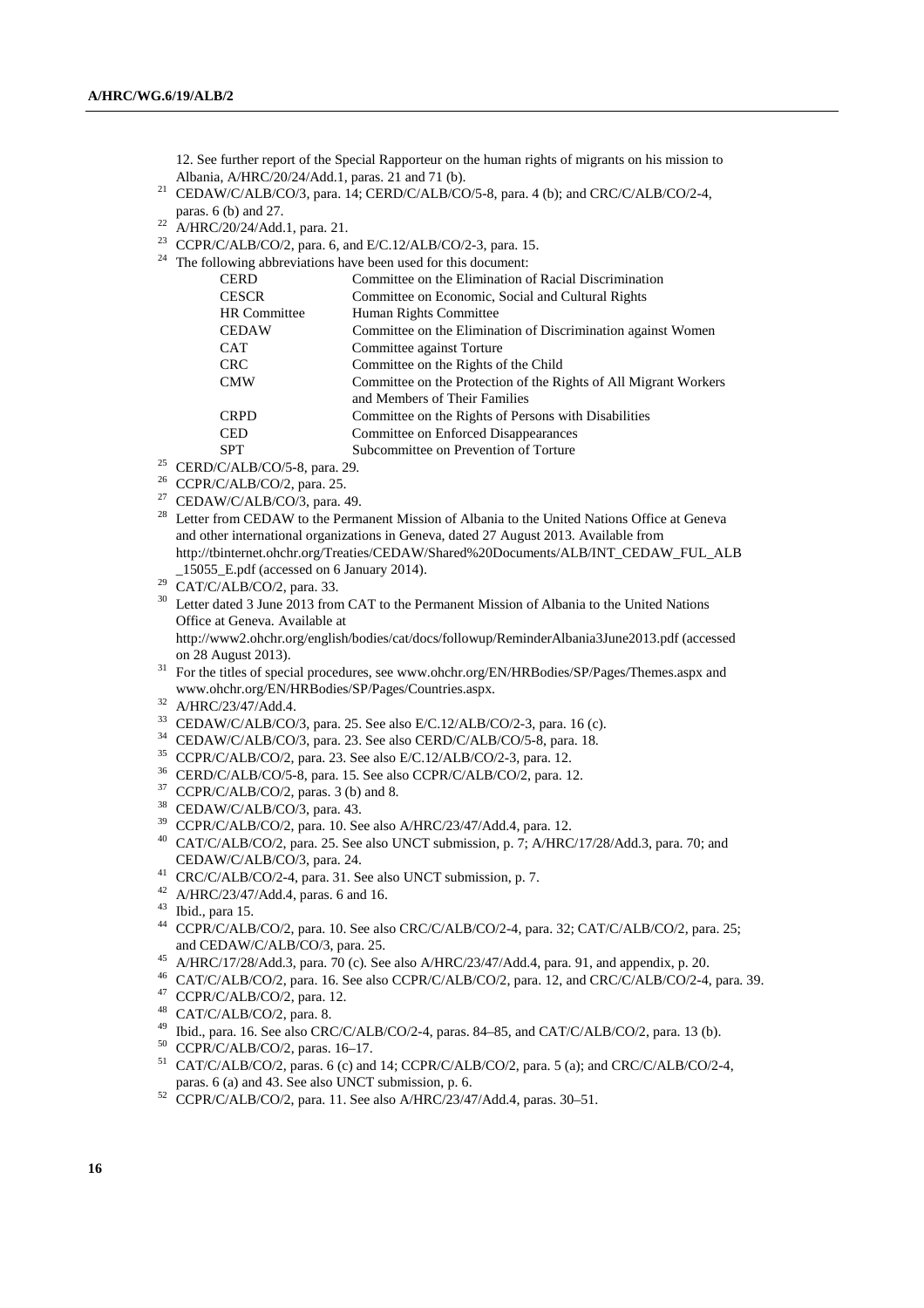- <sup>53</sup> CEDAW/C/ALB/CO/3, para. 26; E/C.12/ALB/CO/2-3, para. 23; and CRC/C/ALB/CO/2-4, para. 43.<br>See also UNCT submission, p. 5.
- 
- <sup>54</sup> A/HRC/17/28/Add.3, para. 72. See also A/HRC/23/47/Add.4, appendix, p. 21, para. 3.<br><sup>55</sup> CCPR/C/ALB/CO/2, para. 11. See also E/C.12/ALB/CO/2-3, para. 23; CEDAW/C/ALB/CO/3, para. 27; CAT/C/ALB/CO/2, para. 14; and UNCT submission, p. 8. 56 CRC/C/ALB/CO/2-4, para. 47.
- 
- 57 CEDAW/C/ALB/CO/3, para. 24.
- 58 CRC/C/ALB/CO/2-4, para. 48.
- <sup>59</sup> E/C.12/ALB/CO/2-3, para. 27. See also CRC/C/OPSC/ALB/CO/1, para. 19 (b); CRC/C/ALB/CO/2-<br>4, para. 43 (c); and CAT/C/ALB/CO/2, para. 14.
- $^{60}$  CRC/C/ALB/CO/2-4, para. 44 (b). See also CRC/C/OPSC/ALB/CO/1, para. 20 (b).
- 
- <sup>61</sup> CRC/C/ALB/CO/2-4, paras. 45–46. See also ibid., paras. 25–26.<br><sup>62</sup> CRC/C/ALB/CO/2-4, paras. 41–42 (a). See also CAT/C/ALB/CO/2, para. 14 (c).
- $63$  CCPR/C/ALB/CO/2, para. 11 (c). See also CRC/C/ALB/CO/2-4, para. 42 (d).
- 64 CRC/C/ALB/CO/2-4, para. 78. See also CCPR/C/ALB/CO/2, para. 21 (d); and the ILO Committee of Experts on the Application of Conventions and Recommendations, Direct request concerning ILO Worst Forms of Child Labour Convention, 1999 (No. 182) – Albania, adopted 2010, published 100th ILC session (2011). Available from<br>www.ilo.org/dyn/normlex/en/f?p=1000:13100:0::NO:13100:P13100 COMMENT ID:2332817:NO.
- $^{65}$  CRC/C/ALB/CO/2-4, para. 80. See also E/C.12/ALB/CO/2-3, para. 24, and
- CRC/C/OPSC/ALB/CO/1, para. 19 (d). 66 E/C.12/ALB/CO/2-3, para. 24.
- 
- 67 Ibid., para. 22. See also CCPR/C/ALB/CO/2, para. 14; CMW/C/ALB/CO/1, para. 39; and CRC/C/ALB/CO/2-4, para. 82. 68 CEDAW/C/ALB/CO/3, para. 28.
- 
- $69$  CRC/C/ALB/CO/2-4, para. 82 (b). See also CMW/C/ALB/CO/1, para. 40.
- 70 E/C.12/ALB/CO/2-3, para. 22.
- 71 CEDAW/C/ALB/CO/3, para. 29. UNCT submission, p. 6.
- $72$  CAT/C/ALB/CO/2, para. 15 (b).
- 73 CMW/C/ALB/CO/1, para. 42; CRC/C/ALB/CO/2-4, para. 83; CCPR/C/ALB/CO/2, para. 14; and
- UNCT submission, p. 8.<br>
<sup>74</sup> CRC/C/ALB/CO/2-4, para. 82. See also CMW/C/ALB/CO/1, para. 41; CRC/C/OPSC/ALB/CO/1, para. 19 (d); and E/C.12/ALB/CO/2-3, para. 28.
- para.  $1 \times (d)$ ,  $d_{max} = 1$ .<br><sup>75</sup> UNCT submission, p. 6.
- 76 CRC/C/ALB/CO/2-4, para. 83.
- 77 E/C.12/ALB/CO/2-3, para. 9. See also A/HRC/23/47/Add.4, paras. 78–80 and 83.
- 78 CCPR/C/ALB/CO/2, para. 18.
- 79 CAT/C/ALB/CO/2, para. 17.
- 80 Ibid., para. 13.
- $81$  CCPR/C/ALB/CO/2, para. 17.
- 82 UNCT submission, p. 10. See also A/HRC/23/47/Add.4, para. 51.
- 83 CAT/C/ALB/CO/2, para. 10.
- <sup>84</sup> Ibid., para. 21 (a). See also ibid., 16 (e) and 20 (b); CCPR/C/ALB/CO/2, para. 12; and CRC/C/ALB/CO/2-4, para. 40 (a).
- <sup>85</sup> CRC/C/ALB/CO/2-4, para. 40 (c). See also ibid., para. 85, and CAT/C/ALB/CO/2, para. 21 (d). <sup>86</sup> UNCT submission, p. 8.
- 
- 87 CRC/C/ALB/CO/2-4, para. 84.
- 88 CCPR/C/ALB/CO/2, para. 15.
- 89 UNCT submission, p. 9. See also CRC/C/ALB/CO/2-4, para. 85.
- <sup>90</sup> CCPR/C/ALB/CO/2, para. 9. See also CRC/C/ALB/CO/2-4, para. 39; CAT/C/ALB/CO/2, para. 21; UNCT submission, p. 8; and A/HRC/23/47/Add.4, para. 9.<br><sup>91</sup> E/C.12/ALB/CO/2-3, para. 10. See also CRC/C/ALB/CO/2-4, paras. 16 (e) and 71 (f).<br><sup>92</sup> CERD/C/ALB/CO/5-8, para. 14.
- 
- 
- <sup>93</sup> CRC/C/ALB/CO/2-4, para. 35 (b). See also A/HRC/20/24/Add.1, para. 33; UNHCR submission to UPR. p. 7: and E/C.12/ALB/CO/2-3. para. 13.
- $P<sup>94</sup>$  CRC/C/ALB/CO/2-4, paras. 52–53 (c).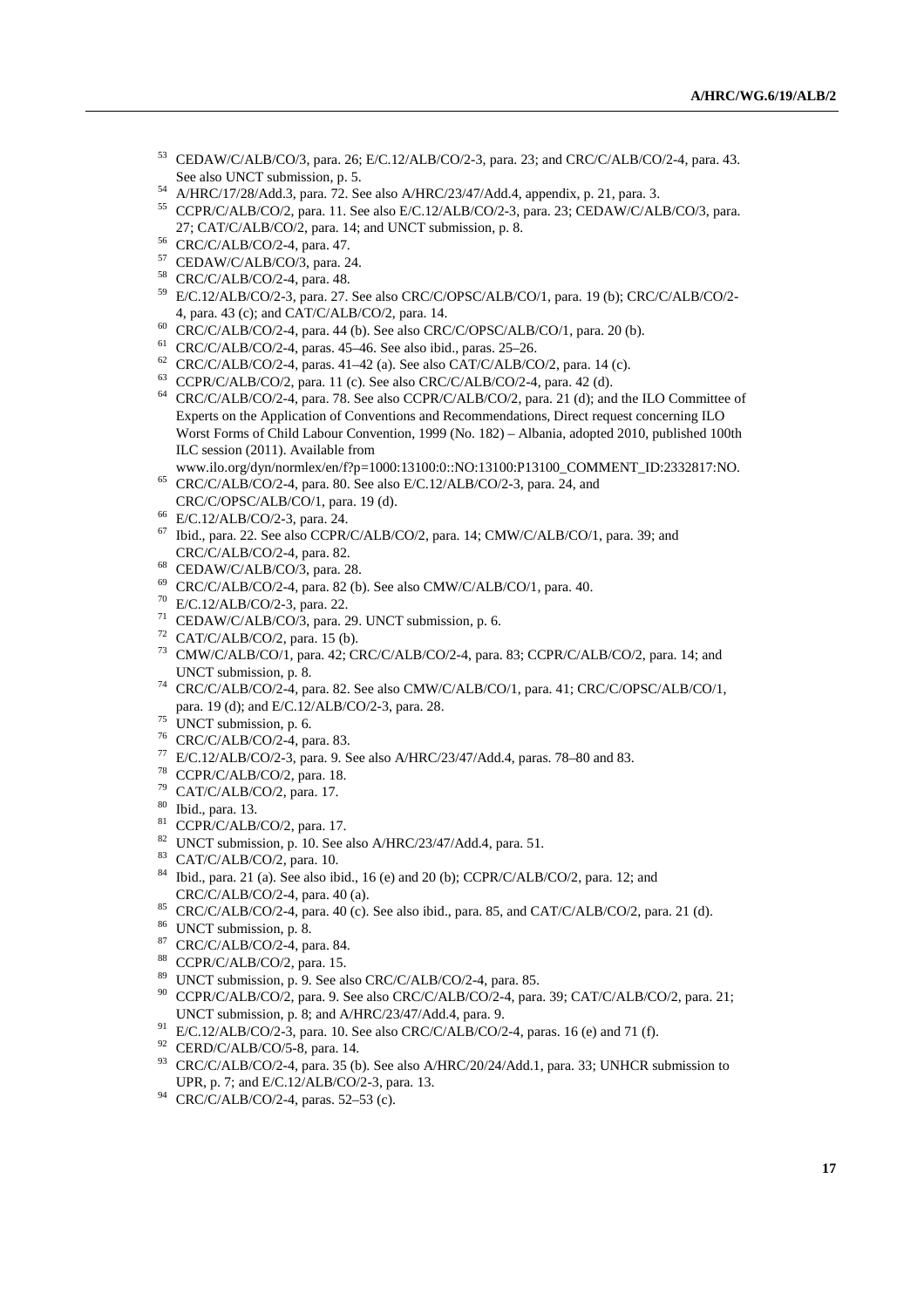- <sup>95</sup> CCPR/C/ALB/CO/2, para. 21.
- 96 CRC/C/ALB/CO/2-4, para. 55 (b). See also UNCT submission, p. 10.
- 97 CCPR/C/ALB/CO/2, para. 21.
- <sup>98</sup> CRC/C/ALB/CO/2-4, para. 55 (e).<br><sup>99</sup> E/C.12/ALB/CO/2-3, para. 26.
- 
- 
- 
- 
- 
- 
- 
- 
- 
- 
- <sup>100</sup> UNESCO submission to UPR, paras. 18–32 and UNCT submission, p. 10.<br><sup>101</sup> CCPR/C/ALB/CO/2, para. 19.<br><sup>102</sup> E/C.12/ALB/CO/2-3, para. 16.<br><sup>103</sup> CCPR/C/ALB/CO/2-3, para. 7. See also CEDAW/C/ALB/CO/3, para. 31, and UNCT 16.<br>
110 CEDAW/C/ALB/CO/3, para. 32.<br>
111 E/C.12/ALB/CO/2-3, para. 18. See also CCPR/C/ALB/CO/2, para. 7 (b), and UNCT submission, p. 3<br>
112 E/C.12/ALB/CO/2-3, para. 20.<br>
113 CMW/C/ALB/CO/1, para. 66. See also CEDAW/C/ALB/
- 
- 
- 
- 
- 
- 
- 
- 
- CRC/C/ALB/CO/2-4, para. 67.<br>
<sup>119</sup> E/C.12/ALB/CO/2-3, para. 21.<br>
<sup>120</sup> UNCT submission, p. 13.<br>
<sup>121</sup> E/C.12/ALB/CO/2-3, para. 32. See also CRC/C/ALB/CO/2-4, para. 60 (c), and
- 
- 
- 
- 
- 
- 
- 
- 
- 
- 
- 
- 
- 
- CEDAW/C/ALB/CO/3, para. 34.<br>
<sup>122</sup> UNCT submission, p. 13. See also CRC/C/ALB/CO/2-4, para. 60 (d).<br>
<sup>123</sup> CRC/C/ALB/CO/2-4, para. 60. See also E/C.12/ALB/CO/2-3, para. 32.<br>
<sup>124</sup> UNCT submission to UPR, p. 5<br>
<sup>125</sup> E/C.12 8, para. 16.<br>
133 E/C.12/ALB/CO/2-3, para. 34. See also CEDAW/C/ALB/CO/3, para. 30.<br>
134 UNCT submission, p. 17.<br>
135 CCPR/C/ALB/CO/2, para. 22.<br>
136 E/C.12/ALB/CO/2-3, para. 17.<br>
137 CCPR/C/ALB/CO/2-4, para. 58. See also
- 
- 
- 
- 
- 
- 
- 
- 
- 
- 
- 8, para. 16. 144 CERD/C/ALB/CO/5-8, para. 17. See also UNCT submission, p. 18. 145 CERD/C/ALB/CO/5-8, para. 12.
- 
-